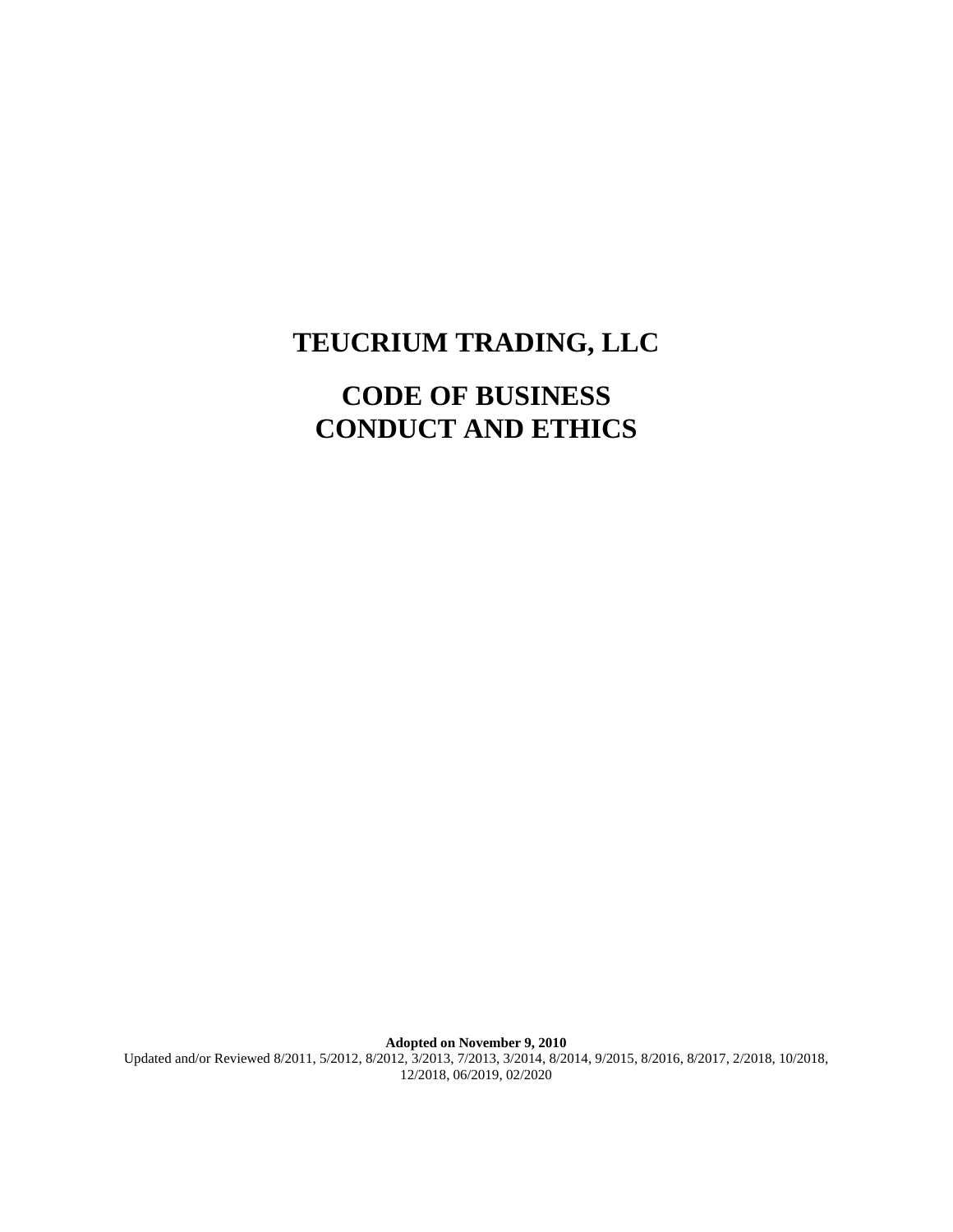## **TABLE OF CONTENTS**

## Page

| Compliance with Applicable Laws, Rules and Regulations 4                |  |
|-------------------------------------------------------------------------|--|
|                                                                         |  |
|                                                                         |  |
|                                                                         |  |
|                                                                         |  |
|                                                                         |  |
|                                                                         |  |
|                                                                         |  |
| Distribution of Marketing Material, Including Posting of Information to |  |
|                                                                         |  |
|                                                                         |  |
|                                                                         |  |
|                                                                         |  |
|                                                                         |  |
|                                                                         |  |

## **Appendices**

### Code

| SEC Short-Swing Profit Rule Filing Requirements |  |
|-------------------------------------------------|--|
|                                                 |  |
|                                                 |  |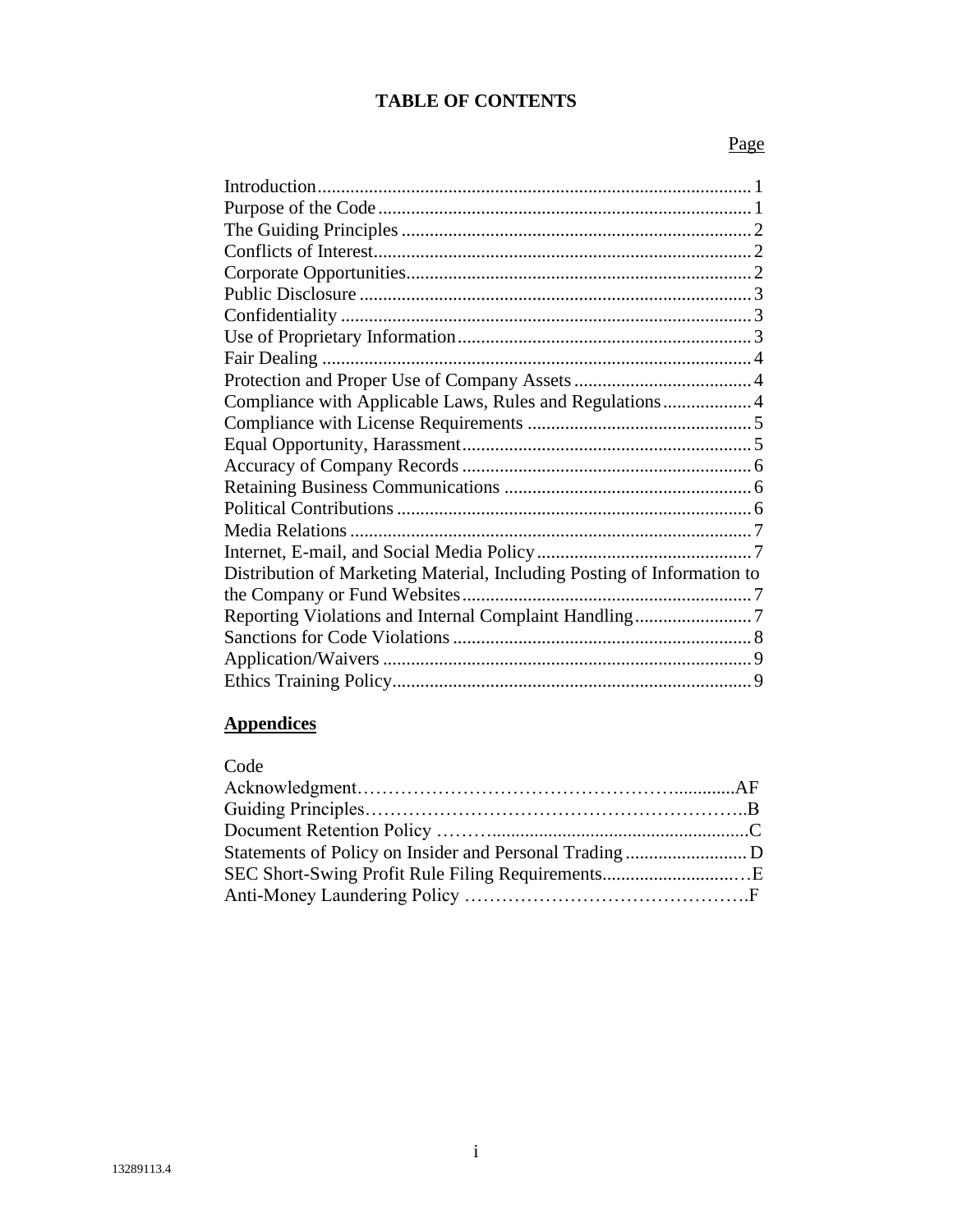#### **CODE OF BUSINESS CONDUCT AND ETHICS**

#### **Introduction**

<span id="page-2-0"></span>Ethics are important to Teucrium Trading, LLC (the "*Company*," "*we*," "*our*," "*us*") and to each member of our management, our investment professionals, our service providers, and our employees. The Company is committed to the highest ethical standards and to conducting business with the highest level of integrity.

All of us who represent the Company are responsible for maintaining this level of integrity and for complying with the policies contained in this *Code of Business Conduct and Ethics* (the "*Code*"), and National Futures Association ("*NFA*") and Financial Industry Regulatory Authority ("*FINRA*") guidelines and requirements under which we operate. If you have a question or concern about what is proper conduct for you or anyone else, please follow the procedures outlined in this Code or raise them with the Company's Chief Executive Officer (the "*CEO*," currently, Sal Gilbertie) or the Company's Chief Compliance Officer (the "*CCO*," currently, Cory Mullen-Rusin).

If there is an instance in which the need for advice or counsel beyond that of the officers of the Company is warranted, employees are instructed to seek such advice and counsel from Vedder Price, the firm which represents the Company in legal matters. The contact information for the firm is available on the regularly distributed Internal Contact sheet.

#### **Purpose of the Code**

<span id="page-2-1"></span>This Code is intended to:

- help you recognize ethical issues and take the appropriate steps to resolve these issues;
- deter ethical violations;
- assist you in reporting any unethical or illegal conduct; and
- reaffirm and promote our commitment to a corporate culture that values honesty and accountability.

All of the Company's principals, and all of the Company's employees, as a condition of employment or continued employment, will sign an acknowledgement at least annually that they have received a copy of this Code, read it, particularly any updates that it may contain, and understand that the Code contains the Company's expectations regarding their conduct (such acknowledgement is attached as **Appendix A**).

Finally, you should know that this Code is designed to help satisfy the standards contained in the Federal Sentencing Guidelines for Organizations published by the U.S. Department of Justice. U.S. federal courts are bound to apply the Federal Sentencing Guidelines for Organizations when sentencing companies convicted of federal offenses arising from the illegal acts of one or more employees. The Federal Sentencing Guidelines for Organizations provide for substantial leniency in sentencing of a company from otherwise severe mandatory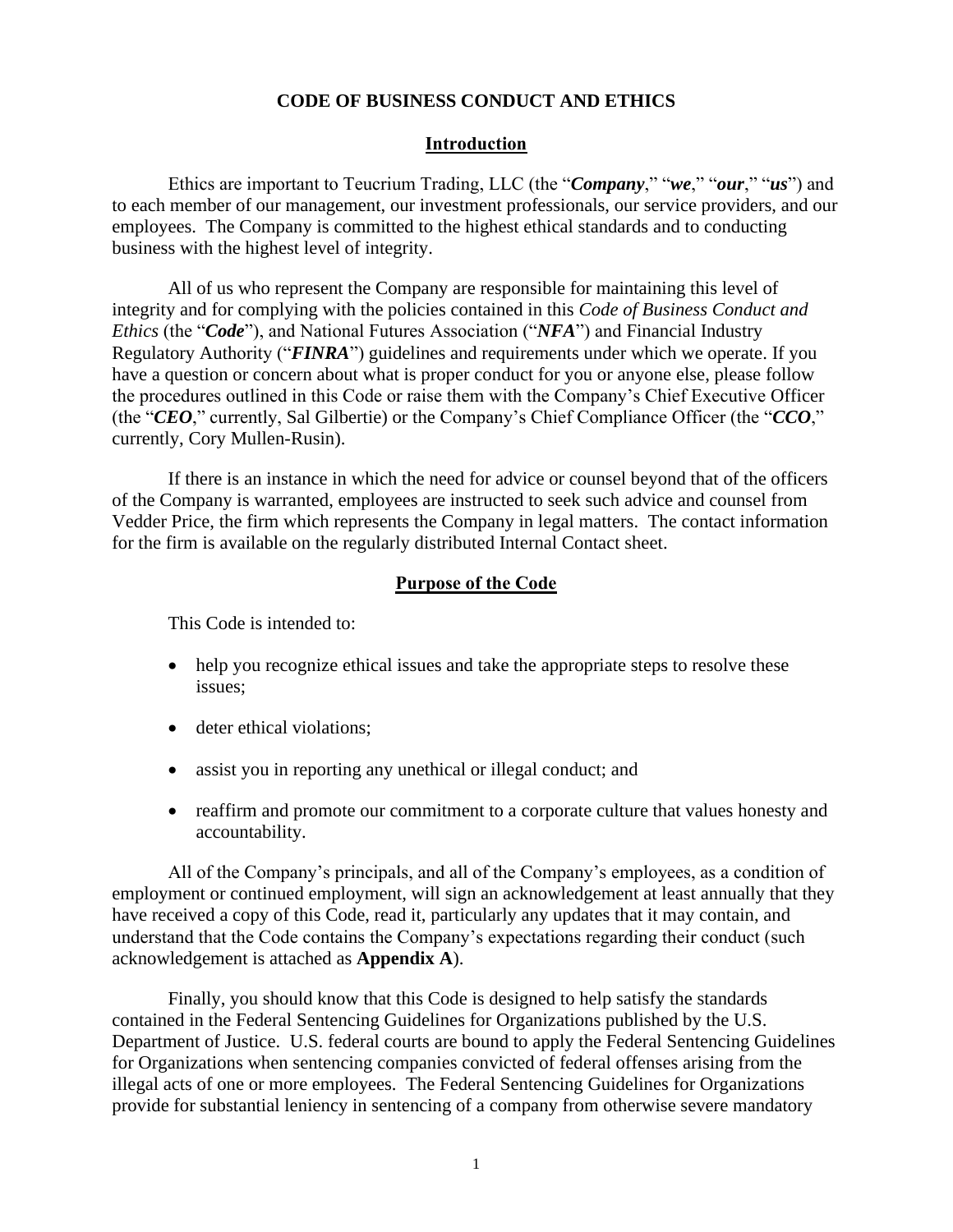penalties, where the company had in effect an adequate compliance program at the time of the illegal activity.

#### **The Guiding Principles**

<span id="page-3-0"></span>The Company has developed *Guiding Principles* that have been distributed to all employees of the Company. These principles address the framework in which the Company expects all of those who represent Teucrium to operate. The first principle listed on the document reads: "As the sole sponsor for publicly traded funds we act in the interest of the shareholders first and allocate our resources accordingly." Each employee is personally responsible for making decisions and acting within this framework. Questions or conflicts should be addressed to the CEO. The Company's *Guiding Principles* are attached to this Code as **Appendix B**.

#### **Conflicts of Interest**

<span id="page-3-1"></span>You must seek to avoid any conflict, or the appearance of a conflict, between your personal interests and the interests of the Company or the shareholders of either the Company or any other fund for which the Company is the sponsor (each a "*Fund*," and together, the "*Funds*"). A conflict exists when your personal interest in any way interferes with those of the Company or the shareholders, or when you take any action or have any interest that may make it difficult for you to perform your job objectively and effectively. For example, a conflict of interest could arise if:

- You cause us to enter into business relationships (other than ordinary employment positions) with you, a member of your family or a friend (*e.g*., you cause the Company to invest in companies affiliated with you, a member of your family, or a friend and such investments are not in the best interests of the shareholders or the Company);
- You use for your personal gain, or the gain of a member of your family, any nonpublic information (i) about us, (ii) our affiliates, (iii) our service providers, (iv) our other business partners, (v) the statutory trust for which the Company acts as sponsor, the Teucrium Commodity Trust (the "*Trust*"), or (vi) any of the Funds;
- You use or communicate confidential information obtained in the course of your work for your or another's personal benefit; or
- You act in a manner that places the interests of non-shareholders, whether friends, family members or other persons, above the interests of the shareholders of the Company or the Funds, without documented reasons that have been approved by the CEO.

#### **Corporate Opportunities**

<span id="page-3-2"></span>Each of us has a duty to advance the legitimate interests of the Company when the opportunity to do so presents itself. Therefore, you may not:

• Take for yourself personally any opportunity, including any investment opportunity, discovered through the use of your position with us, or through the use of our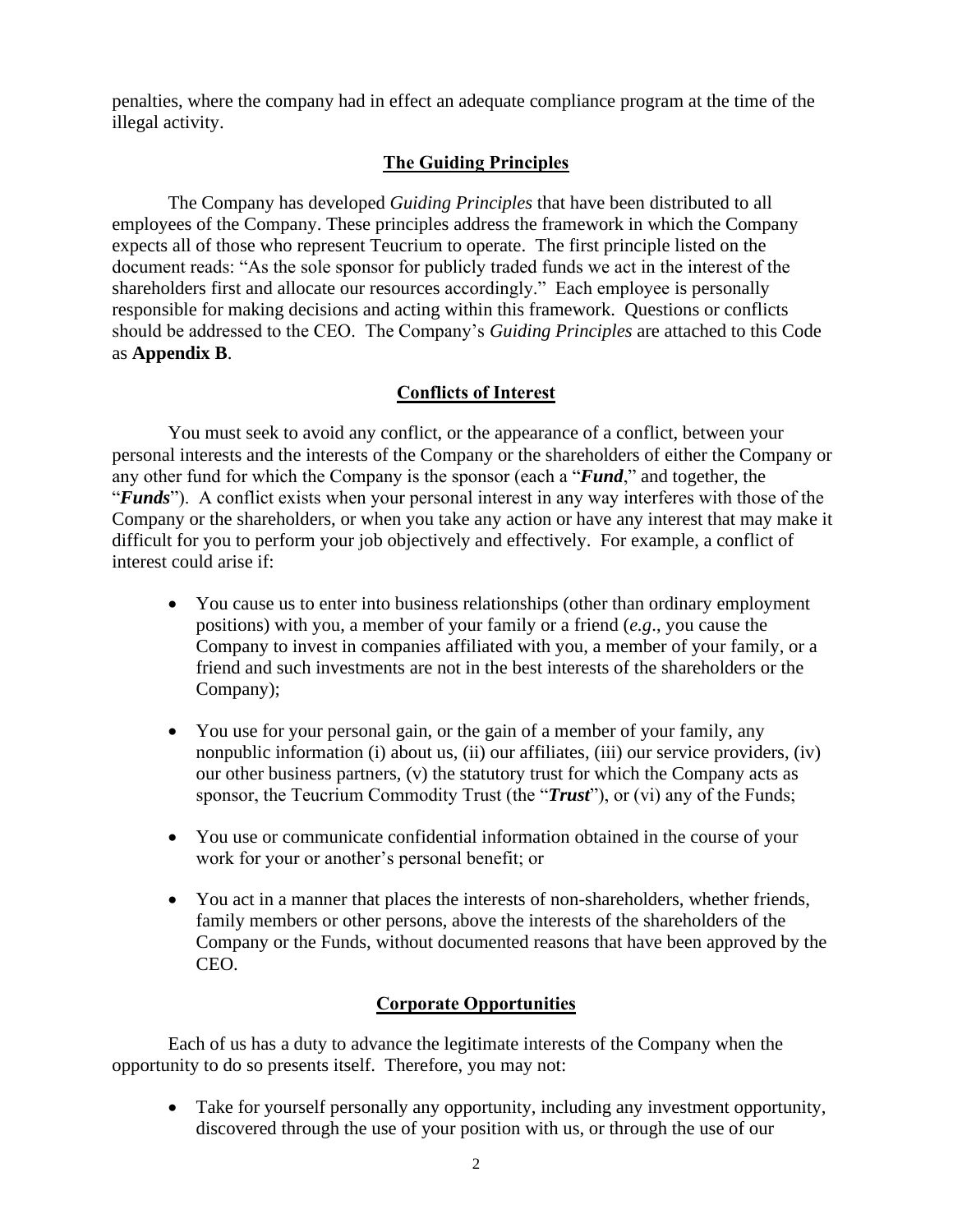property or information, if the Company, the Trust, or a Fund will consequently be deprived of such opportunity;

- Use our property, confidential information, or position for your personal gain or the gain of a family member, at the expense of the Company, the Trust, or a Fund; or
- Compete, or prepare to compete, with us.

#### **Public Disclosure**

<span id="page-4-0"></span>We are committed to a policy of full, fair, accurate, timely, and understandable disclosure to unitholders of all material information regarding our business. This policy extends to our filings with the Securities and Exchange Commission ("*SEC*") and to all other public communications. All individuals involved in our SEC reporting process and in preparing and making public communications regarding our business must take all reasonable steps to comply with this policy.

### **Confidentiality**

<span id="page-4-1"></span>You must not disclose confidential information regarding the Company, our service providers, the Trust, the Funds, or our affiliates, unless disclosure is authorized or required by law. Confidential information includes all nonpublic information that might be harmful to, or useful to the competitors of, the Company, the Trust, any Fund, our affiliates, our service providers, or our other business partners, including business and research plans, objectives and strategies, trade secrets, unpublished financial information, salary and benefits data, and business partner lists. Employees who have access to our confidential information are obligated to safeguard it from unauthorized access and must:

- Not disclose this information to persons outside of the Company;
- Not use this information for their personal benefit or the benefit of persons outside of the Company; and
- Not share this information with other employees except on a legitimate "need to know" basis.

## **Use of Proprietary Information**

<span id="page-4-2"></span>Over the course of your employment with the Company you may have access to, work with or develop pricing models, spreadsheets or other documents that are, or contain, nonpublic information that is proprietary to the Company ("*Proprietary Materials*"). You may only use Proprietary Materials for the purpose for which you have been given access to them. You may not use Proprietary Materials for any other purpose, during the term of your employment with the Company or thereafter. Further, you may not copy, retain, or retain copies of Proprietary Materials after the purpose for which you have been given access to them becomes inapplicable, or your term of employment with the Company ends, whichever comes earlier.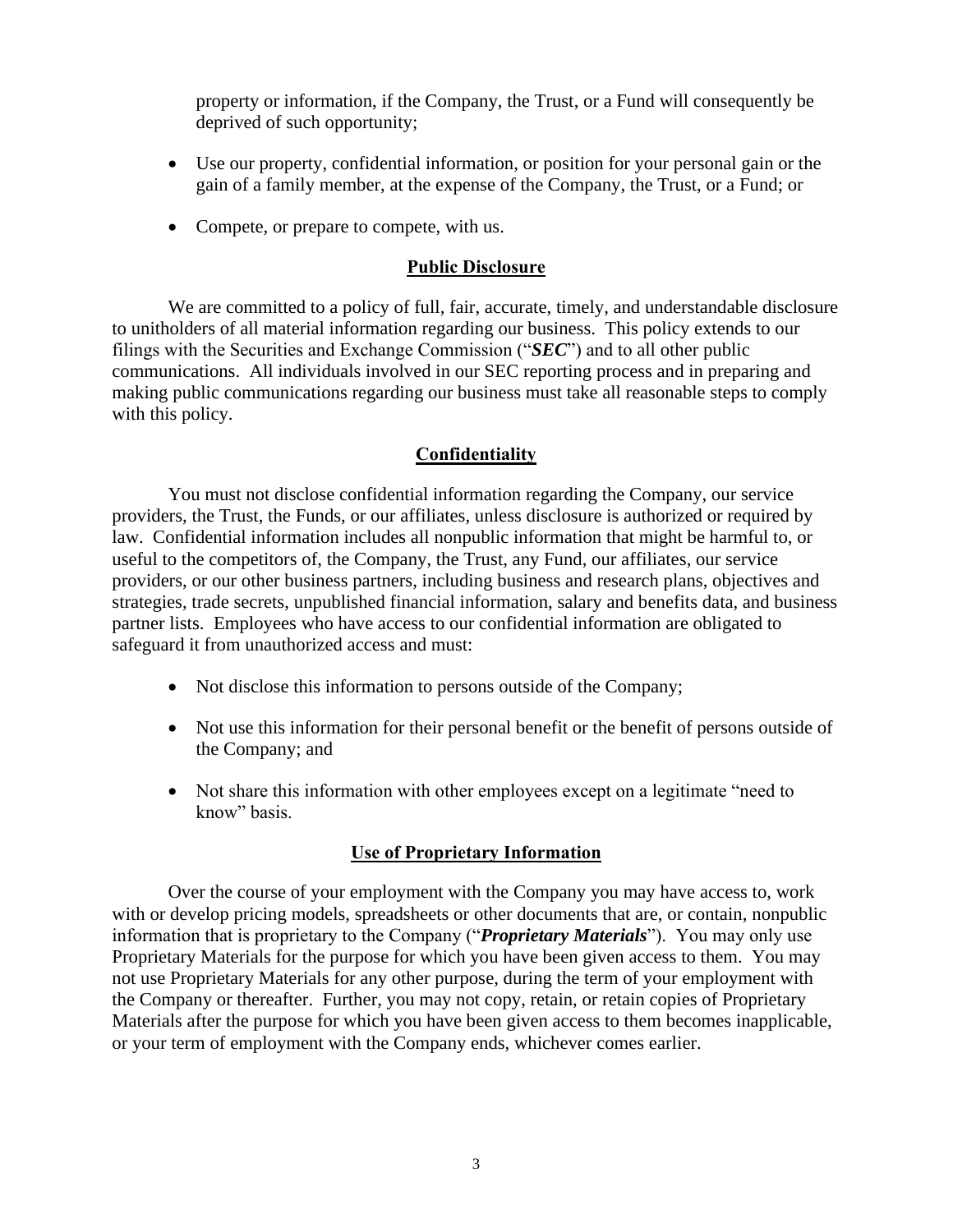## **Fair Dealing**

<span id="page-5-0"></span>You must endeavor to deal fairly with companies or individuals with whom we do business or come into contact, including fellow employees of the Company and our competitors. You must not take unfair advantage of these or other parties by means of:

- Manipulation;
- Concealment:
- Abuse of privileged information;
- Misrepresentation of material facts; or
- Any other unfair-dealing practice.

## **Protection and Proper Use of Company Assets**

<span id="page-5-1"></span>Our assets are to be used only for legitimate business purposes. You should protect our assets and ensure that they are used efficiently.

Incidental personal use of telephones, fax machines, copy machines, personal computers and similar equipment is generally allowed if there is no significant added cost to the Company, if it does not interfere with your work duties, and if it is not related to an illegal activity or to any outside business.

## **Compliance with Applicable Laws, Rules and Regulations**

<span id="page-5-2"></span>You have a duty to comply with all laws, rules and regulations that apply to our business. Highlighted below are some of the key compliance guidelines that must be followed.

- **Document Retention.** You must adhere to appropriate procedures governing the retention and destruction of records consistent with applicable laws, regulations and Company policies. Additionally, you may not destroy, alter or falsify any document that may be relevant to a threatened or pending lawsuit or governmental investigation. Please see **Appendix C** ("Statement of Policy on Document Retention") and "Retaining Business Communications," below, for more information about the Company's document retention policy.
- **Insider Trading.** It is against the law to buy or sell securities using material information that is not available to the public. Please see **Appendix D** ("Statement of Policy on Insider and Personal Trading") for more information about the Company's Insider Trading Policy, and please sign the accompanying acknowledgement located at **Exhibit 2** of **Appendix D**.
- **Short-Swing Profit Rule Filing Requirements.** All of the Company's officers must abide by certain filing requirements and must refrain from making short swing trading profits and filing violations pursuant to Section 16 of the Securities Exchange Act of 1934. The Company's policy with regard to such requirements is detailed at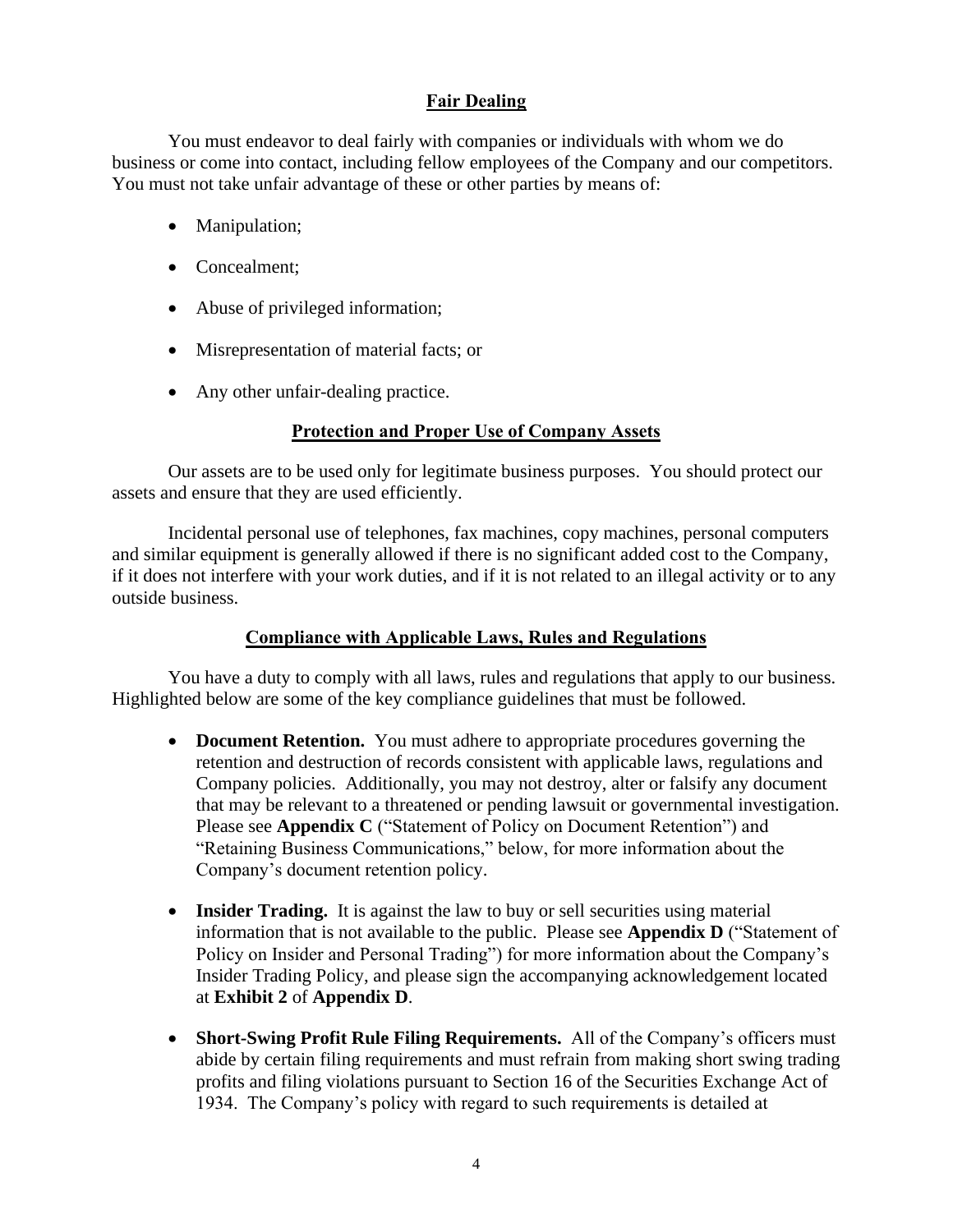**Appendix E** ("Teucrium Trading, LLC Section 16 of the Securities Exchange Act of 1934 Compliance Program: SEC Short-Swing Profit Rule Filing Requirements").

- **"Whistleblower" Protections.** It is against the law to discharge, demote, suspend, threaten, harass, or discriminate in any manner against an employee who provides information or otherwise assists in investigations or proceedings relating to violations of federal securities laws or other federal laws prohibiting fraud against shareholders. You must not discriminate in any way against an employee who engages in these "whistleblower" activities.
- **Anti-Money Laundering.** It is against the law to conduct or attempt to conduct a financial transaction knowing that the transaction is designed in whole or in part to conceal or disguise the nature, location, source, ownership, or control of the proceeds of specified unlawful activity. The Company's policy with regard to anti-money laundering is detailed at **Appendix F.**

Please speak with the Company's CCO or CEO if you have any questions about how to comply with the above regulations and other laws, rules and regulations.

#### **Compliance with License Requirements**

<span id="page-6-0"></span>Many of our employees hold licenses or registrations as part of their employment; these licenses and registrations may be with the NFA or FINRA, among others, and may be held by the Company itself or by a service provider. In the case of licenses held through Foreside Fund Services, LLC ("*Foreside*"), which is the distributor for shares of the Funds, there is an agreement between the Company and Foreside which outlines the responsibilities of both parties. In addition, the Company has an employee who serves as the Supervising Principal as defined by FINRA.

Each person who holds any license as part of their employment is responsible for understanding and complying with all requirements of that license, including reading all correspondence (including e-mails) regarding conditions pertaining to that license. Failure to read the correspondence is not a reason for non-compliance. The Company and any associated service providers will make best efforts to provide each employee with the necessary information to comply with all applicable license requirements in a timely manner. If you have questions regarding the requirements of a specific license, contact the CCO or CEO. For questions related to FINRA licenses, the Supervising Principal can also be contacted.

#### **Equal Opportunity, Harassment**

<span id="page-6-1"></span>We are committed to providing equal opportunity in all of our employment practices including selection, hiring, promotion, transfer, and compensation of all qualified applicants and employees without regard to race, color, sex or gender, religion, age, national origin, handicap, disability, marital status, sexual orientation, citizenship status, or any other status protected by law.

With this in mind, there are certain behaviors that will not be tolerated and will be viewed as breaches of this Code. Such behaviors include, but are not limited to, harassment, violence, intimidation, and discrimination of any kind involving any of the protected classes set forth above. As an example, transmitting or distributing material (via e-mail or otherwise) that could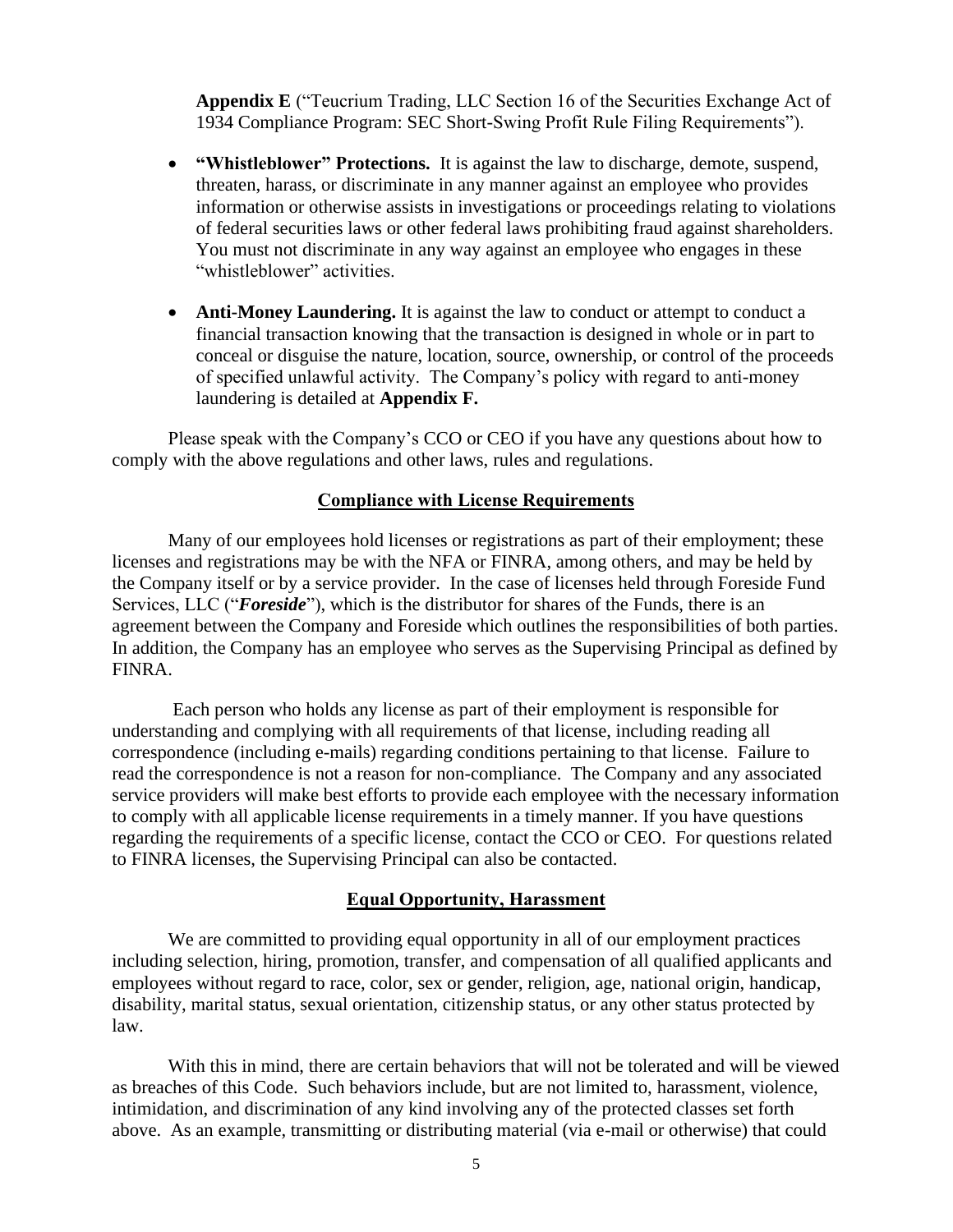be considered discriminatory or demeaning to one of the protected class of individuals listed above would constitute a violation of this Code.

#### **Accuracy of Company Records**

<span id="page-7-0"></span>We require free and accurate recording and reporting of information in order to make responsible business decisions. This includes such data as quality, safety, and personnel records, as well as financial records.

All financial books, records and accounts must accurately reflect transactions and events, and conform to both required accounting principles and to our system of internal controls. No false or artificial entries may be made.

#### **Retaining Business Communications**

<span id="page-7-1"></span>As further discussed in **Appendix C**, the law requires us to maintain certain types of corporate records, usually for specified periods of time. Failure to retain those records for those minimum periods could subject us to penalties and fines, cause the loss of rights, obstruct justice, place us in contempt of court, or seriously disadvantage us in litigation.

From time to time we establish retention or destruction policies in order to ensure legal compliance. We expect you to fully comply with any published records retention or destruction policies, provided that you should note the following exception: If you believe, or we inform you, that our records are relevant to any litigation or governmental action, or any potential litigation or action, then you must preserve those records until we determine the records are no longer needed. This exception supersedes any previously or subsequently established destruction policies for those records. If you believe that this exception may apply or have any questions regarding the possible applicability of that exception, please contact the Company's CCO or CEO.

#### **Political Contributions**

<span id="page-7-2"></span>No funds of the Company, of the Trust, or of any Fund may be given directly to political candidates, although these entities may enter into market-rate agreements with political candidates. You may, however, engage in political activity with your own resources on your own time, provided that contributions are not made with the goal of encouraging investments in the Funds. (see "Quid pro Quo" below)

#### **Quid pro Quo**

Employees may not make any statements or act in a manner that suggests to any individual currently in or running for an elected to or appointed office, at the local, state or federal level, that any contribution to such person or to any political action committee made by the employee is made to obtain favor for Teucrium Trading, LLC or any of the funds that are a series of the Teucrium Commodity Trust, now or in the future.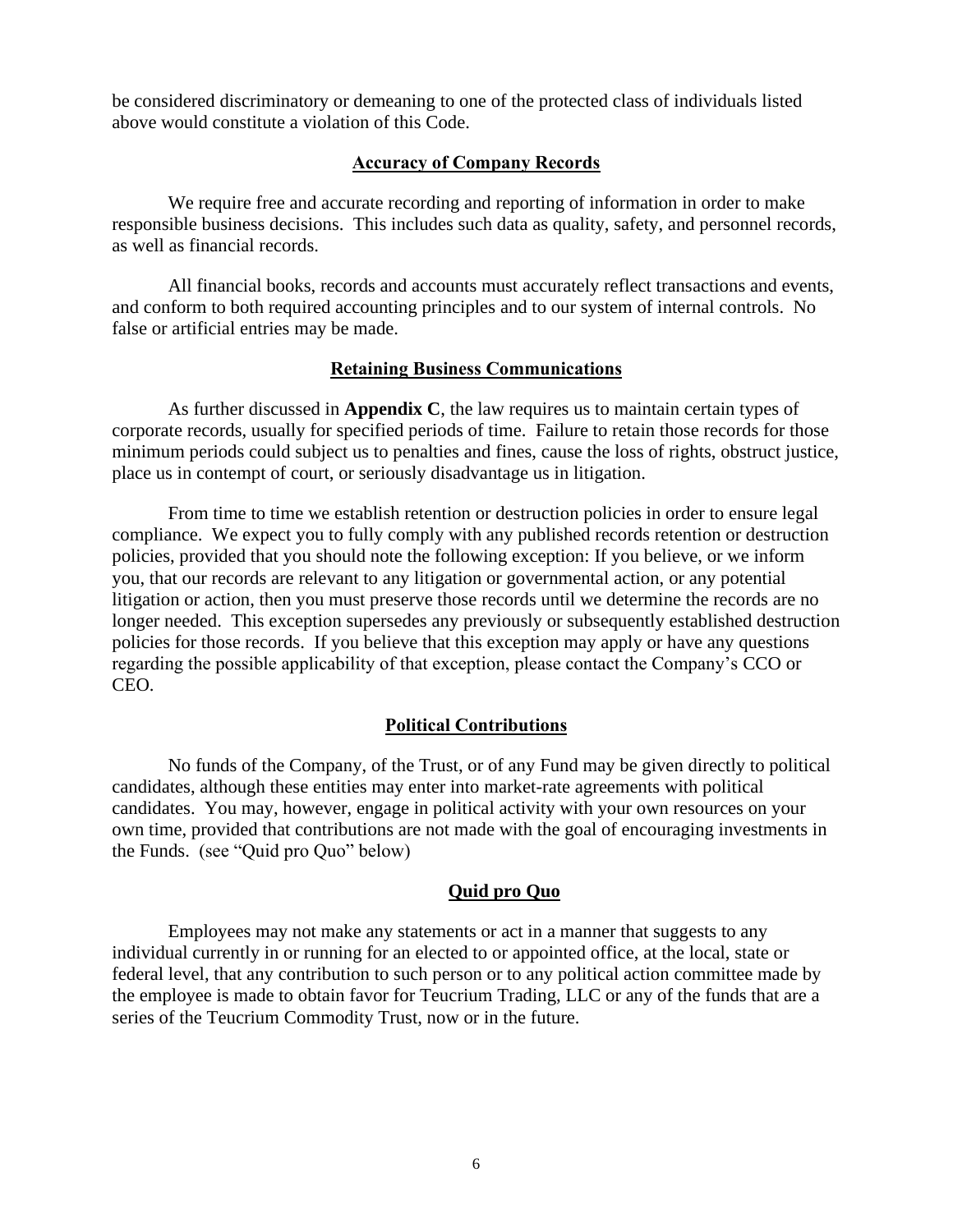#### **Media Relations**

<span id="page-8-0"></span>We must speak with a unified voice in all dealings with the press and other media. As a result, any requests from the media must be referred to the CCO for coordination.

#### **Internet, E-mail, and Social Media Policy**

<span id="page-8-1"></span>We may provide an e-mail system and Internet access to certain employees to help them do their work. You may use the e-mail system and the Internet only for legitimate business purposes in the course of your duties. Incidental and occasional personal use is permitted, but never for personal gain or any improper use.

You are prohibited from discussing or posting, without prior approval from the CEO or CCO, any information regarding the Company, the Trust, or any of the Funds (other than your employment therewith), or the business of the Company, the Trust, or any of the Funds, in any external electronic forum. "External electronic forum" includes, but is not limited to, Internet chat rooms, electronic bulletin boards, and social media websites such as LinkedIn, Twitter, and Facebook.

Any electronic communications pertaining to the Company, the Trust, or the Funds, or the business thereof, must be conducted using the official Company platform and should not be conducted via personal e-mail, instant message, or Twitter message, etc. In the event that the Company platform is non-operational, electronic communications pertaining to the Company, the Trust, or the Funds, or the business thereof, may be conducted via personal e-mail or instant message so long as such communications are retained in accordance with the policies for document retention contained in this Code.

### <span id="page-8-2"></span>**Distribution of Marketing Material, Including Posting of Information to the Company or Fund Websites**

All marketing material distributed by the Company or the Funds must follow applicable rules, regulations and guidelines and approved before use. This includes all information posted to the websites of the Company or the Funds. Any changes to approved information must be submitted for re-approval, as most of the marketing material distributed by the Company or the Funds is filed with FINRA and cannot be altered. All material distributed by the Company and the Funds should be submitted to the CCO for approval by the Company and any others, such as Foreside, the NFA, or FINRA.

#### **Reporting Violations and Internal Complaint Handling**

<span id="page-8-3"></span>You are responsible for compliance with the rules, standards and principles described in this Code. In addition, you should be alert to possible violations of the Code by the Company's employees, officers and directors, and you are expected to report a violation promptly. Normally, reports should be made to one's immediate supervisor. Under some circumstances, it may be impractical, or you may feel uncomfortable raising a matter with your supervisor. In those instances, you are encouraged to contact our CCO or CEO who will investigate and report the matter to other appropriate members of Company management, as the circumstance dictates. You will also be expected to cooperate in an investigation of a violation.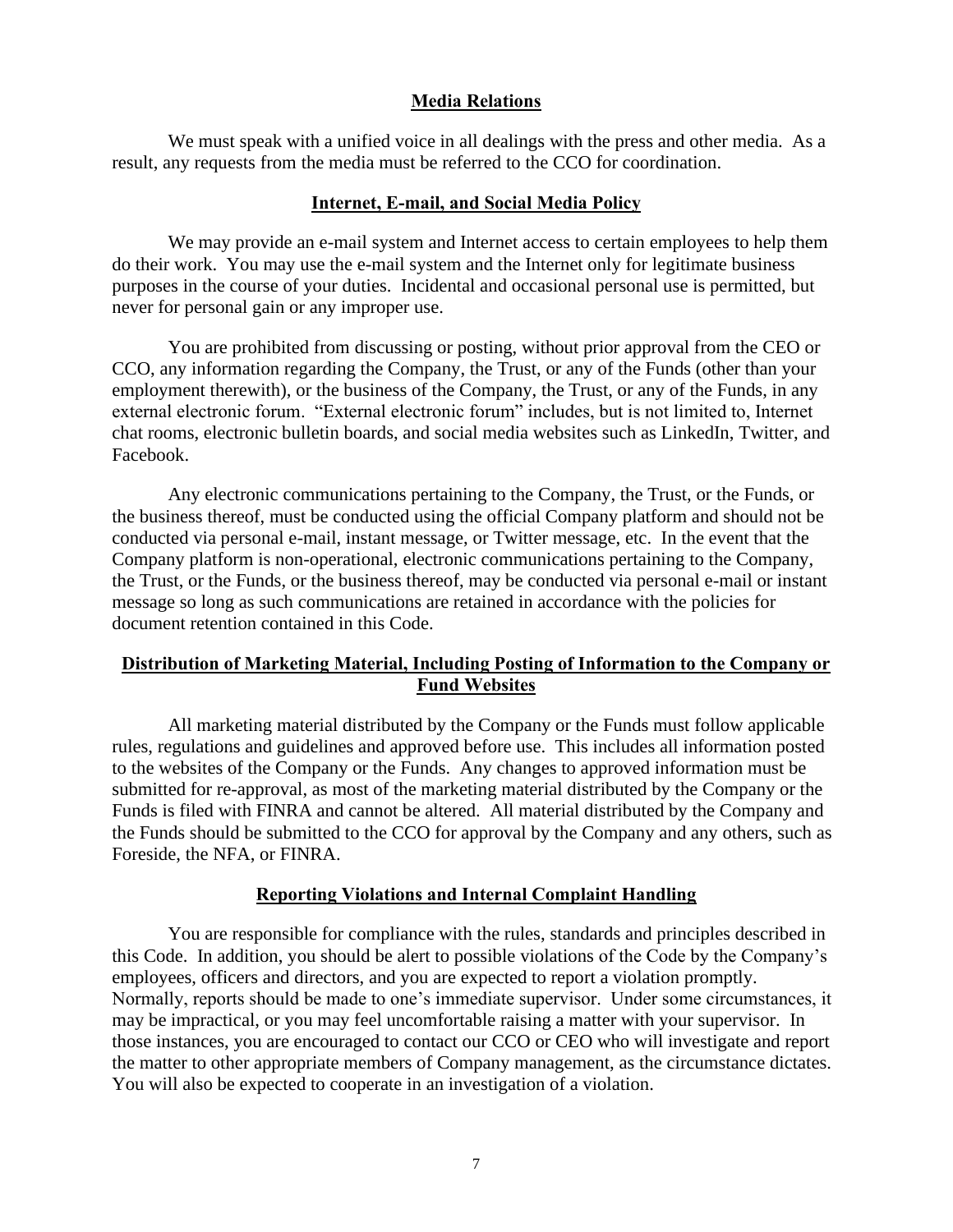Anyone who has a concern about our conduct, the conduct of an officer of the Company or our accounting, internal accounting controls or auditing matters, may communicate that concern to the CCO or CEO. In addition, anyone who has a concern specifically about the Trust or any of the Funds may communicate that concern to the CCO or CEO. The status of all outstanding concerns forwarded to those officers will be reported by the CEO regularly to other appropriate members of Company management. Officers may direct special treatment, including the retention of outside advisors or counsel, for any concern reported to it.

All reports will be investigated and, whenever possible, requests for confidentiality shall be honored. And, while anonymous reports will be accepted, please understand that anonymity may hinder or impede the investigation of a report. All cases of questionable activity or improper actions will be reviewed for appropriate action, discipline or corrective actions. Whenever possible, we will keep confidential the identity of employees, officers or directors who are accused of violations, unless or until it has been determined that a violation has occurred.

**There will be no reprisal, retaliation or adverse action taken against any employee who, in good faith, reports or assists in the investigation of a violation or suspected violation, or who makes an inquiry about the appropriateness of an anticipated or actual course of action.**

**For reporting concerns about the conduct of the Company, the Trust, or any Fund, the conduct of an officer of the Company, or about accounting, internal accounting controls, or auditing matters of the Company, the Trust, or any Fund, you may use the following means of communication:** 

If to the Chief Executive Officer:

| <b>E-MAIL:</b>  | sal.gilbertie@teucrium.com     |
|-----------------|--------------------------------|
| <b>ADDRESS:</b> | <b>Chief Executive Officer</b> |
|                 | Three Main Street, Suite 215   |
|                 | Burlington, VT 05401           |

If to the Chief Compliance Officer:

| <b>E-MAIL:</b> | corey.rusin@teucrium.com                 |
|----------------|------------------------------------------|
|                | <b>ADDRESS:</b> Chief Compliance Officer |
|                | Three Main Street, Suite 215             |
|                | Burlington, VT 05401                     |

#### **Sanctions for Code Violations**

<span id="page-9-0"></span>All violations of the Code will result in appropriate corrective action, up to and including dismissal. If the violation involves potentially criminal activity, the individual or individuals in question will be reported, as warranted, to the appropriate authorities.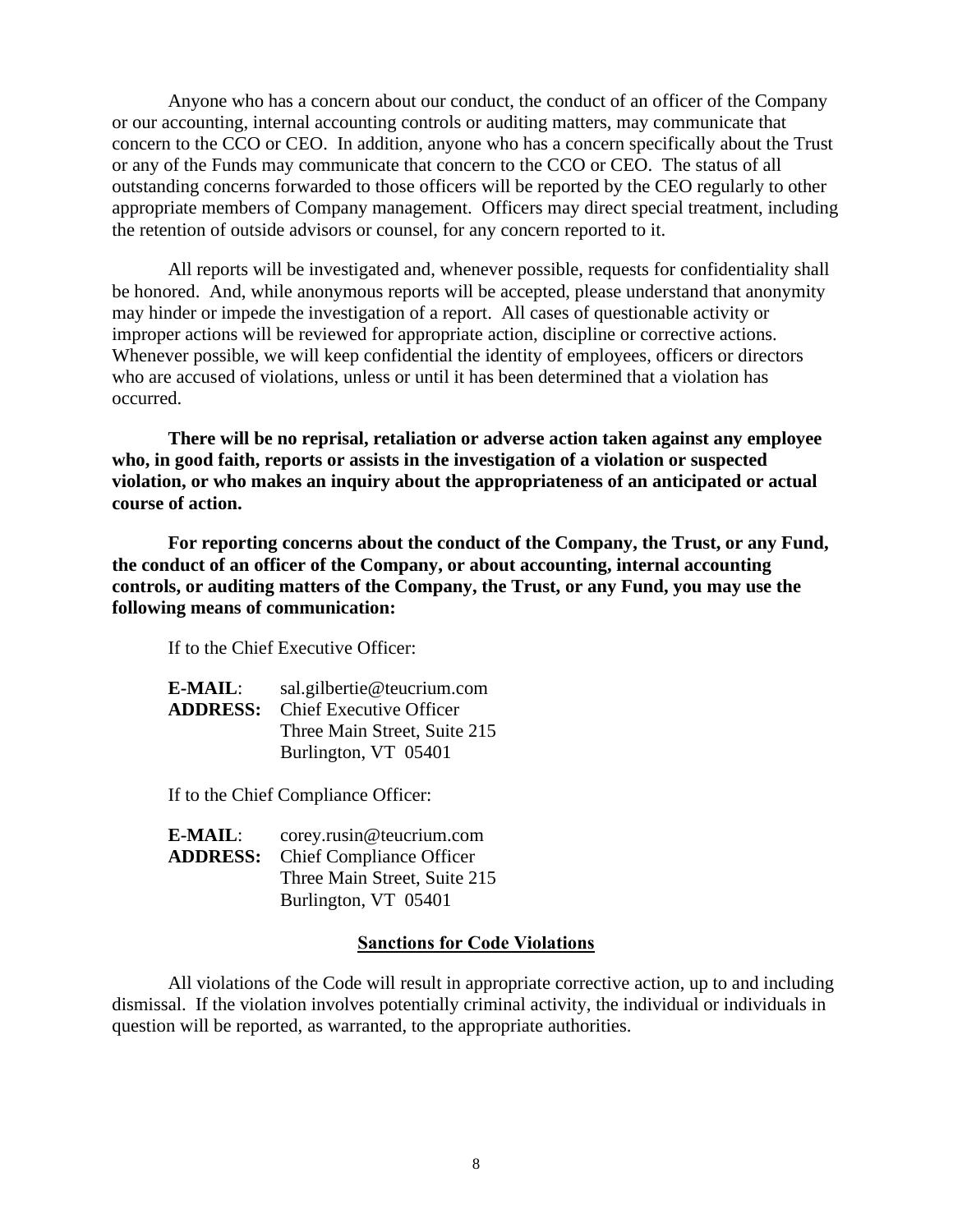### **Application/Waivers**

<span id="page-10-0"></span>All of the Company's principals, officers, and employees are subject to this Code. Any waiver of this Code for an executive officer or principal of the Company may only be made by the remaining Class A Members of the Company.

#### **Ethics Training Policy**

<span id="page-10-1"></span>The Company has adopted an Ethics Training Policy as part of its supervision of its employees and business activities. Participation in the Company's ethics training programs is mandatory. Please see the stand-alone Ethics Training Policy for information about the Company's ethics training programs.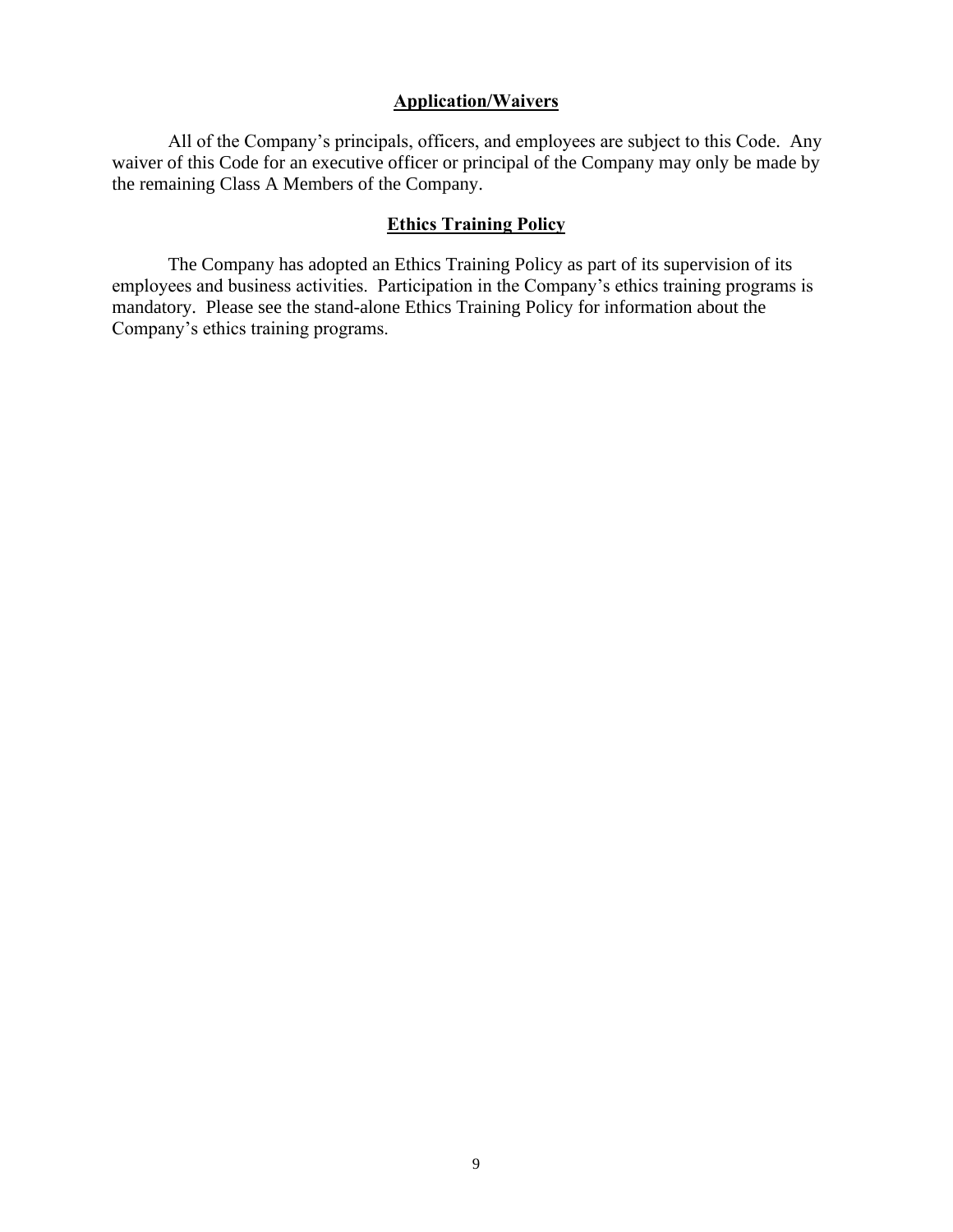**APPENDIX A to Code of Business Conduct and Ethics**

## **Teucrium Trading, LLC Three Main Street, Suite 215 Burlington, VT 05401**

#### **Acknowledgment Regarding**  *Code of Business Conduct and Ethics*

*This acknowledgment is to be signed and returned to our CEO, Sal Gilbertie and will be retained as part of your permanent personnel file.*

I have received a copy of Teucrium Trading, LLC's *Code of Business Conduct and Ethics*  (version dated as of [DATE]), read it, and understand that the Code contains the expectations of Teucrium Trading, LLC regarding employee conduct. I also understand that the Code is issued for informational purposes and that it is not intended to create, nor does it represent, a contract of employment.

Name (Printed)

Signature

Date

*The failure to read and/or sign this acknowledgment in no way relieves you of your responsibility to comply with Teucrium Trading, LLC's* Code of Business Conduct and Ethics*.*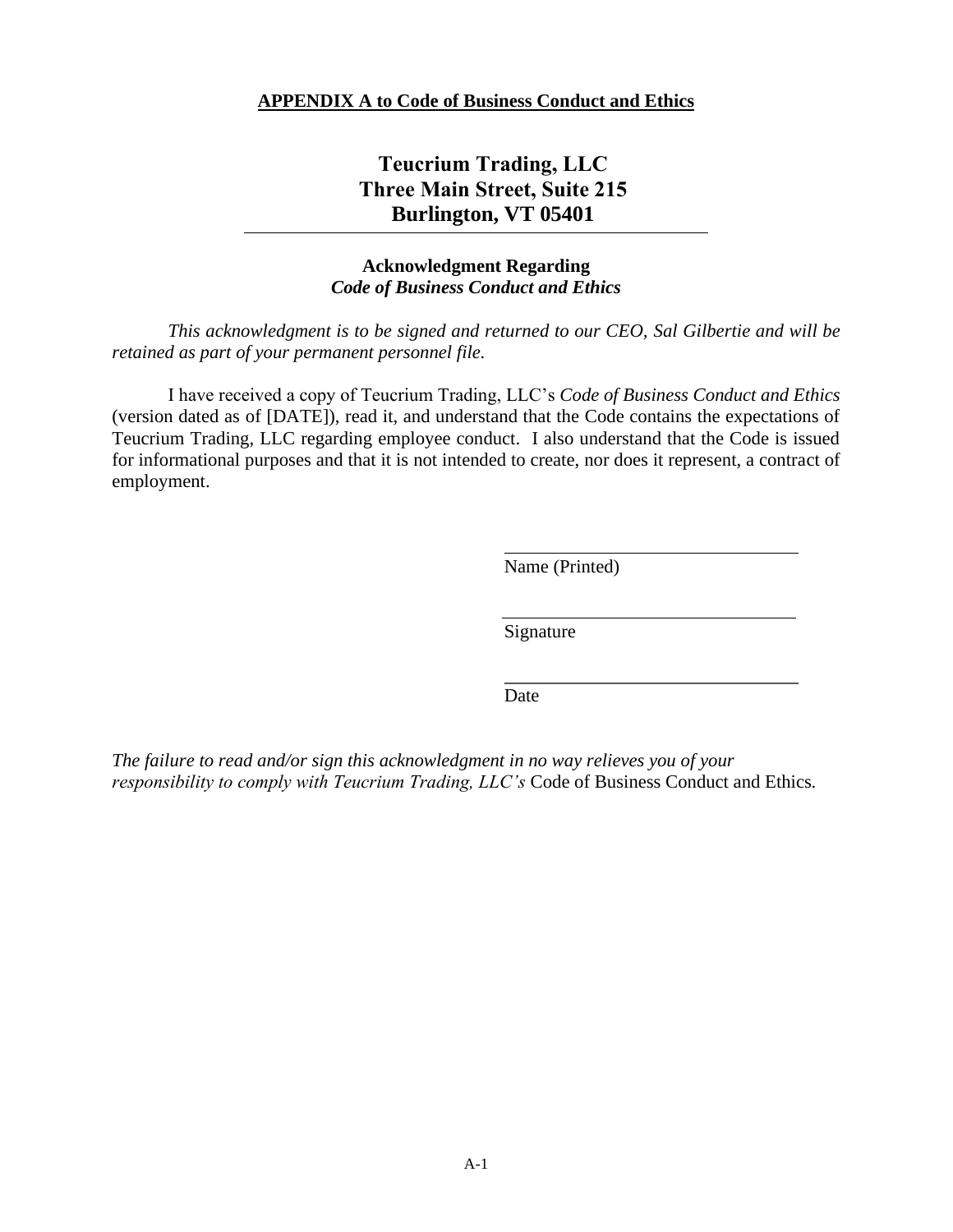## **APPENDIX B to Code of Business Conduct and Ethics**

# **TEUCRIUM TRADING, LLC GUIDING PRINCIPLES**

- As the sole sponsor for publicly traded funds, Teucrium Trading, LLC acts in the interest of the shareholders first and allocates its resources accordingly.
- Teucrium Trading, LLC values the professionalism and expertise of its business partners and treats them accordingly. Teucrium Trading, LLC upholds its obligations in the agreements and expects its business partners to do so also. Any disputes are handled between appropriate representatives of each firm.
- Teucrium Trading, LLC holds its business partners to the same standards of ethics, performance and accountability to which Teucrium Trading, LLC holds itself. Any breach of ethics is resolved quickly and professionally.
- Teucrium Trading, LLC adheres to the letter and spirit of legal and regulatory requirements and fundamentally understands this to be a strategic advantage.
- Teucrium Trading, LLC documents its business processes to minimize rework, facilitate communication and ensure productive and efficient adherence to all legal and regulatory requirements.
- Teucrium Trading, LLC documents its information to minimize rework, facilitate communication and ensure productive and efficient adherence to all legal and regulatory requirements.
- Lack of knowledge is not an acceptable principle, as the burden of education is placed on Teucrium Trading, LLC as sponsor of publicly traded entities.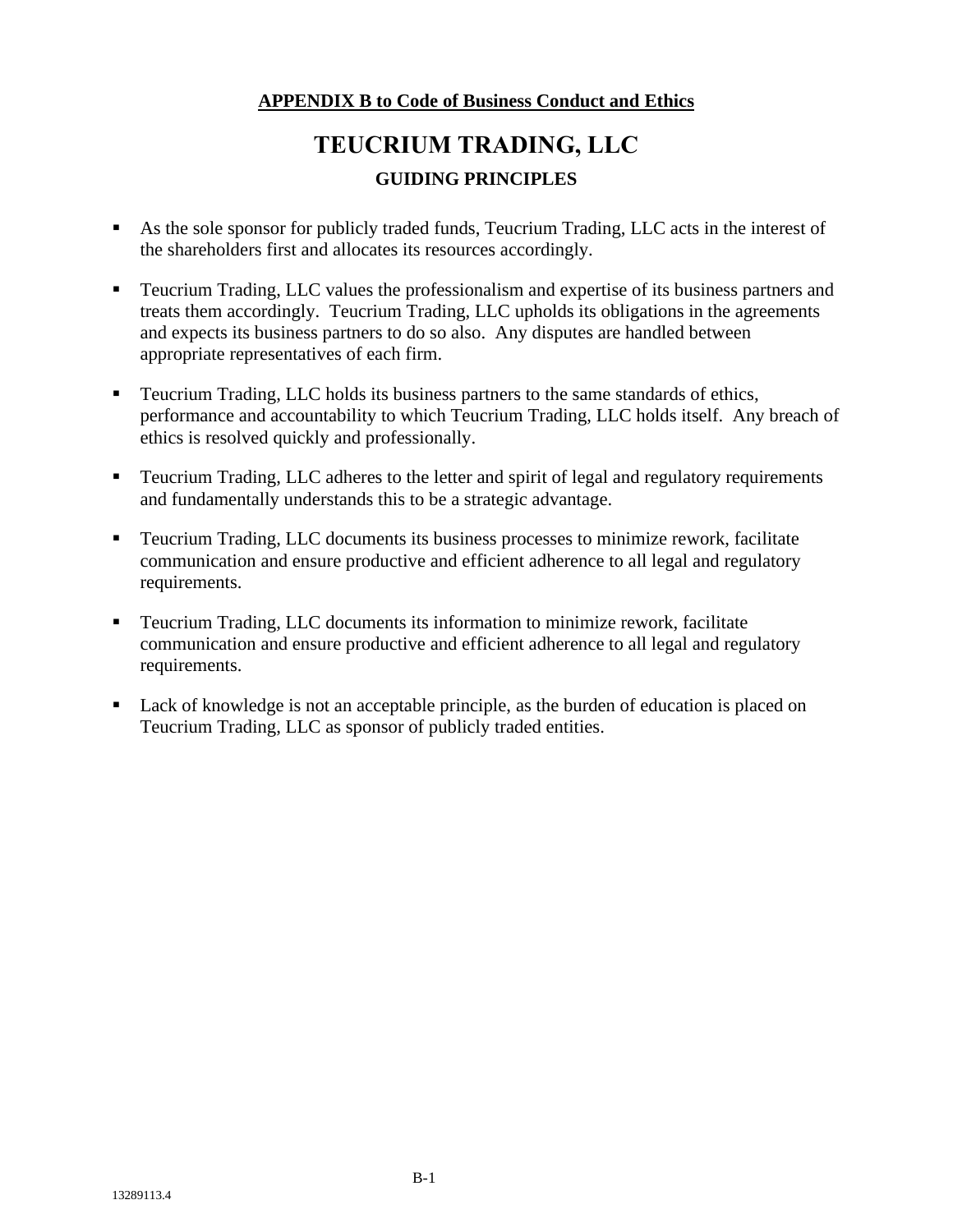## **TEUCRIUM TRADING, LLC DOCUMENT RETENTION POLICY**

## **Adopted November 9, 2010**

The following sets forth the document retention policy (the "*Policy*") of Teucrium Trading, LLC (the "*Company*"). Each principal, officer, and employee of the Company must read the Policy thoroughly and must endeavor to follow the requirements set forth in the Policy to the best of his or her ability. If you have any questions about the Policy, please contact the Company's CCO or CEO.

## **I. Introduction**

The Commodity Futures Trading Commission ("*CFTC*") and National Futures Association ("*NFA*") rules require a commodity pool operator (a "*CPO*"), such as the Company, to keep certain business records, as described below. The CFTC requires all books and records required to be archived for a period of five years from the date thereof and to be readily accessible during the first two years of such five-year period. CFTC Reg. 1.31(a).

## **A. CFTC Recordkeeping Requirements: Records Concerning Commodity Pools Operated by the CPO.**

CFTC Regulation 4.23 requires a CPO to keep certain records concerning each commodity pool that it operates (the commodity pools that the Company currently operates and/or intends to operate include each of the Teucrium Corn Fund, the Teucrium Sugar Fund, the Teucrium Soybean Fund, the Teucrium Wheat Fund, and the Teucrium Agricultural Fund (each a "*Fund*," and together, the "*Funds*"). Such records, which are set forth at **Exhibit 1**, must include: (1) certain records generally concerning the commodity interest transactions of each Fund, the Funds' financial records, and information about the Funds' shareholders (all of which will be kept for the Company by the Custodian and Fund Administrator, as indicated at **Exhibit 1**, and in accordance with the relief granted to the Company by the CFTC on June 7, 2010); (2) copies of each confirmation of a commodity interest transaction of each Fund, each purchase and sale statement, and each monthly statement for the Funds received from a futures commission merchant; and (3) "the original or a copy of each report, letter, circular, memorandum, publication, writing, advertisement or other literature or advice (including the texts of standardized oral presentations and of radio, television, seminar or similar mass media presentations) distributed or caused to be distributed by the [Company] to any existing or prospective [Fund] participant or received by the [Company] . . . showing the first date of distribution or receipt if not otherwise shown on the document." See CFTC Reg.  $4.23(a)(9)$ .

## **B. CFTC Recordkeeping Requirements: Records Concerning the CPO.**

The CFTC regulations that dictate the records that the Company must keep concerning the Company (as opposed to records concerning the Funds) include: (1) certain records concerning the Company's commodity interest transactions (which will be kept for the Company by the Custodian and Fund Administrator, as indicated at **Exhibit 1**, and in accordance with to the relief granted to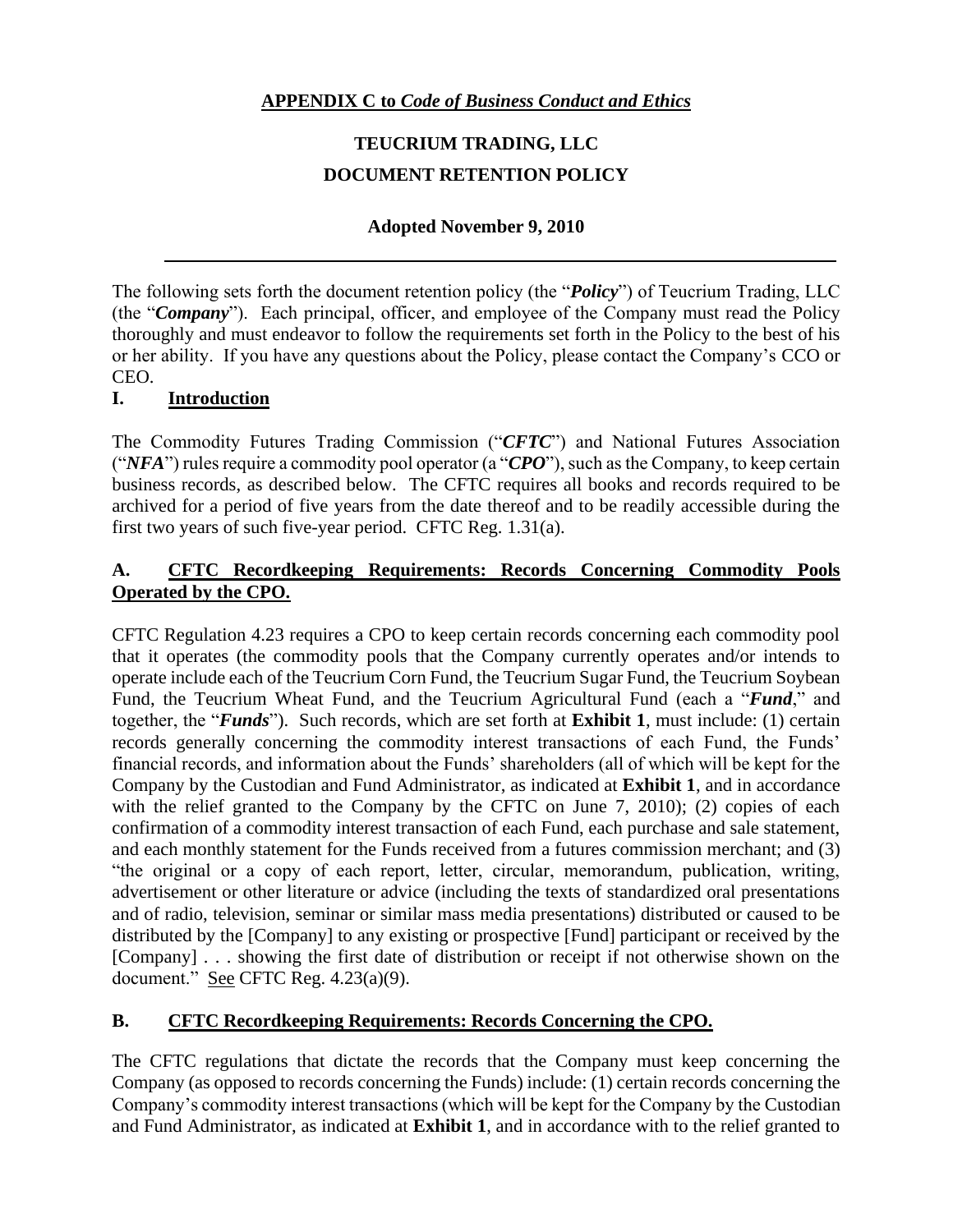the Company by the CFTC on June 7, 2010); (2) each confirmation of a commodity interest transaction, each purchase and sale statement and each monthly statement furnished by a futures commission merchant to (i) the Company relating to a personal account of the Company, and (ii) each principal of the Company relating to a personal account of such principal; and (3) "books and records of all other transactions in all other activities in which the [Company] engages. Those books and records must include cancelled checks, bank statements, journals, ledgers, invoices, computer - generated records and all other records, data and memoranda which have been prepared in the course of engaging in those activities." CFTC Reg. 4.23(b).

## **C. NFA Recordkeeping Requirements.**

NFA Compliance Rule 2-10 requires the Company to "maintain adequate books and records necessary and appropriate to conduct its business."

## **II. Company Recordkeeping and Document Retention Policy**

Pursuant to the CFTC and NFA recordkeeping requirements described above, the Company must keep certain records, as described in detail below, for five years from the date thereof, and such records must be readily accessible for the first two years of the five-year period.

The Company's records required to be retained may be kept using "electronic storage media," as described in more detail in "Correspondence Retention Requirements" below and at **Exhibit 2**. To the extent that records are kept in hard copy form, such records will be kept at the Company's main (Burlington, Vermont) office, and the Company will endeavor to (1) organize and maintain an accurate index of such records, and (2) store a duplicate of such records either in hard copy form, at one of the Company's branch offices, or through the use of electronic storage media.

## **A. Records Regarding the Funds.**

The Company must keep the following records regarding each of the Funds:

- Copies of each confirmation of a commodity interest transaction of each Fund, each purchase and sale statement and each monthly statement for each Fund received from a futures commission merchant; and
- The original or a copy of each report, letter, circular, memorandum, publication, writing, advertisement or other literature or advice (including the texts of standardized oral presentations and of radio, television, seminar or similar mass media presentations) distributed or caused to be distributed by the Company to any existing or prospective Fund participant, showing the first date of distribution or receipt if not otherwise shown on the document.

## **B. Records Regarding the Company.**

The Company also must keep the following business records:

Each confirmation of a commodity interest transaction, each purchase and sale statement and each monthly statement furnished by a futures commission merchant to (i) the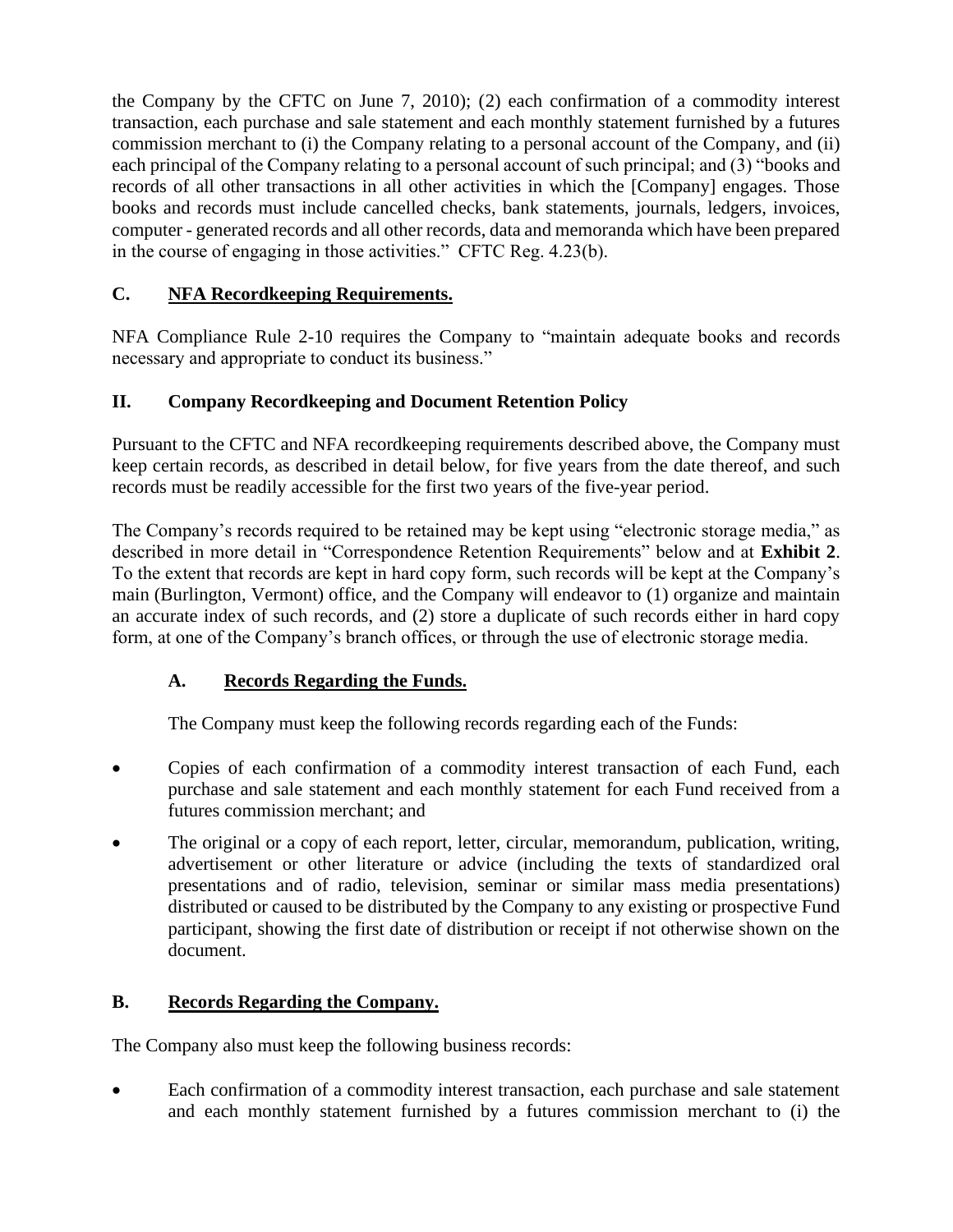Company relating to a personal account of the Company, and (ii) each principal of the Company relating to a personal account of such principal; and

• Books and records of all other transactions in all other activities in which the Company engages. Those books and records must include cancelled checks, bank statements, journals, ledgers, invoices, computer-generated records and all other records, data and memoranda which have been prepared in the course of engaging in those activities.

### **C. Correspondence Retention Requirements.**

As the CFTC and NFA rules require a CPO to keep certain records concerning the activities in which the CPO engages and to maintain adequate books and records necessary and appropriate to conduct its business, it is the Company's policy to keep all correspondence of any type, including all e-mail correspondence, relating to the Company's business as such, for at least five years, and to keep such correspondence in a readily accessible location for the first two years of this five-year period. Each of the Company's principals, officers, and employees is responsible for saving emails and other correspondence relating to the Company's business for this time period.

Additionally, the CFTC prescribes specific requirements regarding the storage and organization of business records kept on "electronic storage media," and the Company will work with Foreside Fund Services, LLC ("*Foreside*") and any third-party record retention company it employs to develop an electronic records retention program that complies with such requirements.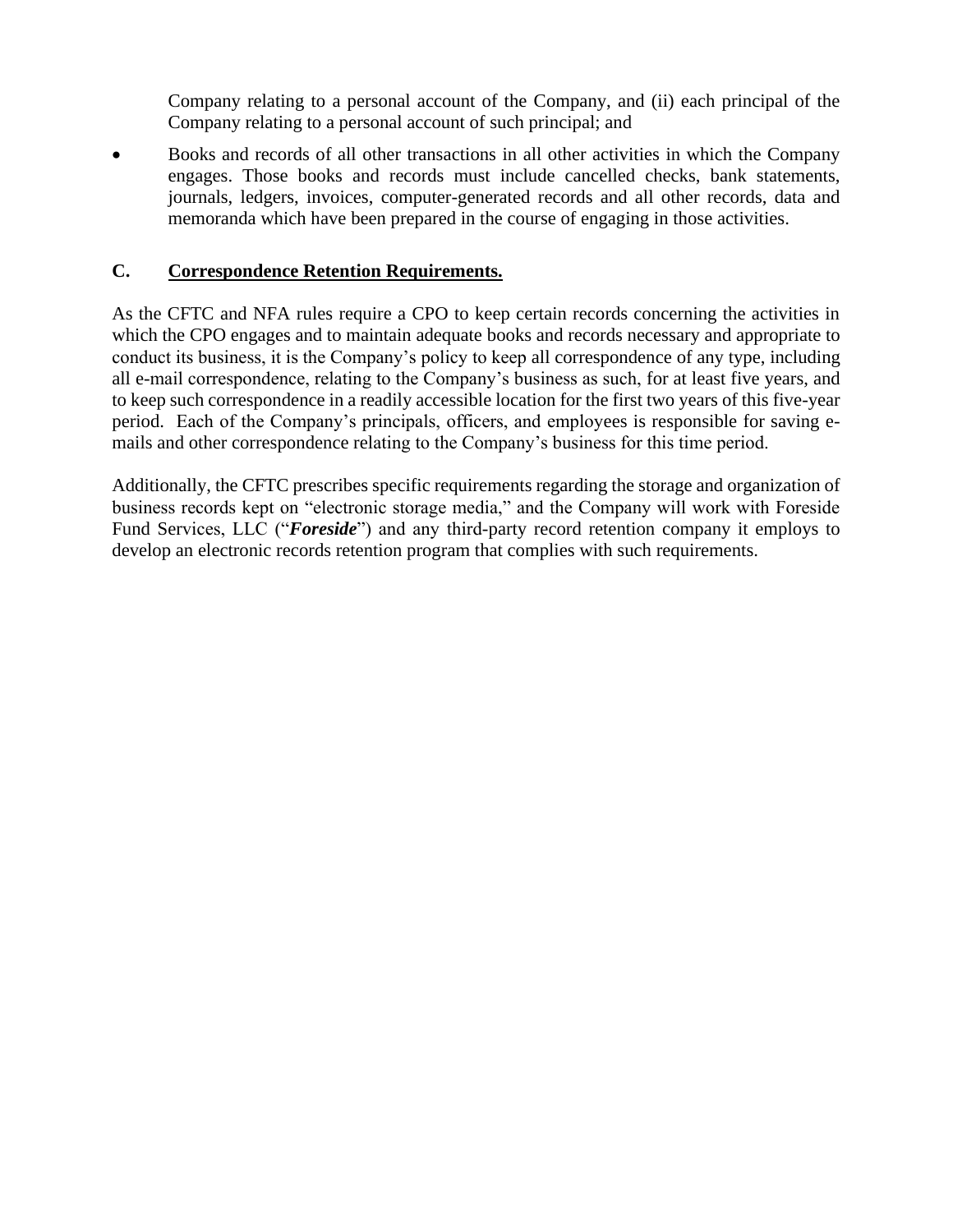## **TEUCRIUM TRADING, LLC DOCUMENT RETENTION POLICY**

## **EXHIBIT 1**

| Books and Records Required to Be Kept Pursuant to CFTC Regulation 4.23                                                                                                                                                                                                                                                                                                                                                                                                                                                                                                                                       | <b>Party Responsible for Keeping</b><br><b>Books and Records</b> |
|--------------------------------------------------------------------------------------------------------------------------------------------------------------------------------------------------------------------------------------------------------------------------------------------------------------------------------------------------------------------------------------------------------------------------------------------------------------------------------------------------------------------------------------------------------------------------------------------------------------|------------------------------------------------------------------|
| $4.23(a)(1)$ : An itemized daily record of each commodity interest transaction of<br>each pool, showing the transaction date, quantity, commodity interest, and, as<br>applicable, price or premium, delivery month or expiration date, whether a put or<br>a call, strike price, underlying contract for future delivery or underlying physical,<br>the futures commission merchant carrying the account and the introducing broker,<br>if any, whether the commodity interest was purchased, sold, exercised, or expired,<br>and the gain or loss realized.                                                | Custodian and Fund<br>Administrator                              |
| $4.23(a)(2)$ : A journal of original entry or other equivalent record showing all<br>receipts and disbursements of money, securities and other property.                                                                                                                                                                                                                                                                                                                                                                                                                                                     | Custodian and Fund<br>Administrator                              |
| $4.23(a)(3)$ : The acknowledgement specified by §4.21(b) for each participant in<br>each pool (subject to certain exemptions obtained by the Funds).                                                                                                                                                                                                                                                                                                                                                                                                                                                         | Custodian and Fund<br>Administrator                              |
| $4.23(a)(4)$ : A subsidiary ledger or other equivalent record for each participant in<br>each pool showing the participant's name and address and all funds, securities and<br>other property that each pool received from or distributed to the participant. <sup>1</sup>                                                                                                                                                                                                                                                                                                                                   | Custodian and Fund<br>Administrator                              |
| $4.23(a)(5)$ : Adjusting entries and any other records of original entry or their<br>equivalent forming the basis of entries in any ledger.                                                                                                                                                                                                                                                                                                                                                                                                                                                                  | Custodian and Fund<br>Administrator                              |
| $4.23(a)(6)$ : A general ledger or other equivalent record containing details of all<br>asset, liability, capital, income and expense accounts.                                                                                                                                                                                                                                                                                                                                                                                                                                                              | Custodian and Fund<br>Administrator                              |
| $4.23(a)(7)$ : Copies of each confirmation of a commodity interest transaction of<br>each pool, each purchase and sale statement and each monthly statement for each<br>pool received from a futures commission merchant.                                                                                                                                                                                                                                                                                                                                                                                    | Teucrium Trading, LLC                                            |
| 4.23(a)(8): Cancelled checks, bank statements, journals, ledgers, invoices,<br>computer - generated records, and all other records, data and memoranda prepared<br>or received in connection with the operation of each pool.                                                                                                                                                                                                                                                                                                                                                                                | Custodian and Fund<br>Administrator                              |
| $4.23(a)(9)$ : The original or a copy of each report, letter, circular, memorandum,<br>publication, writing, advertisement or other literature or advice (including the<br>texts of standardized oral presentations and of radio, television, seminar or similar<br>mass media presentations) distributed or caused to be distributed by the<br>commodity pool operator to any existing or prospective pool participant or<br>received by the pool operator from any commodity trading advisor of each pool,<br>showing the first date of distribution or receipt if not otherwise shown on the<br>document. | Teucrium Trading, LLC                                            |

 $\mathbf{r}$ 

<sup>&</sup>lt;sup>1</sup> With respect to each of the Funds, such ledger will only include information regarding each of the Fund's Authorized Purchasers.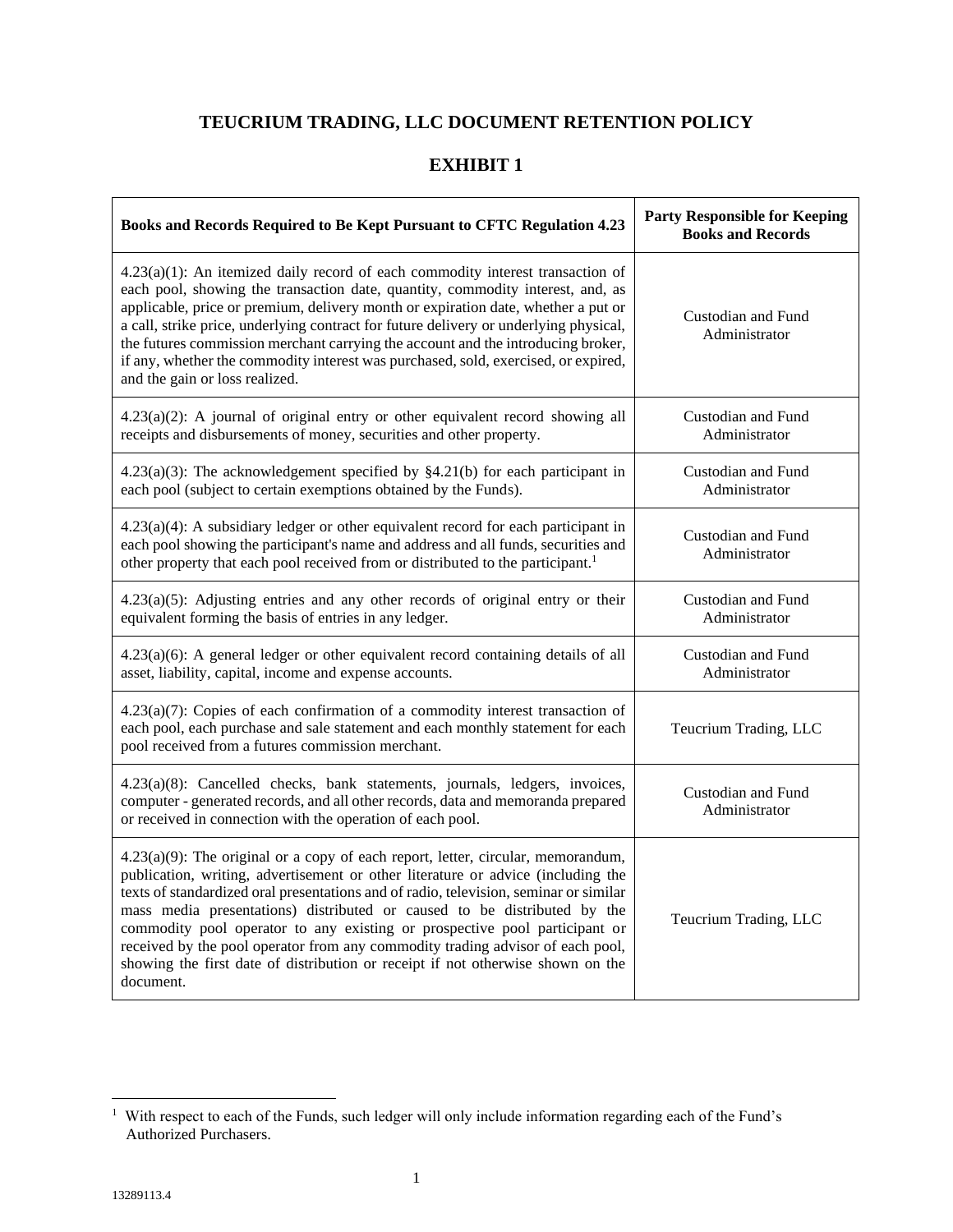| Books and Records Required to Be Kept Pursuant to CFTC Regulation 4.23                                                                                                                                                                                                                                                                                                                                                                                                                                                                                                                                    | <b>Party Responsible for Keeping</b><br><b>Books and Records</b> |
|-----------------------------------------------------------------------------------------------------------------------------------------------------------------------------------------------------------------------------------------------------------------------------------------------------------------------------------------------------------------------------------------------------------------------------------------------------------------------------------------------------------------------------------------------------------------------------------------------------------|------------------------------------------------------------------|
| $4.23(a)(10)$ : A Statement of Financial Condition as of the close of (i) each regular<br>monthly period if a pool had net assets of \$500,000 or more at the beginning of a<br>pool's fiscal year, or (ii) each regular quarterly period for all other pools. The<br>Statement must be completed within 30 days after the end of that period.                                                                                                                                                                                                                                                            | Custodian and Fund<br>Administrator                              |
| $4.23(a)(11)$ : A Statement of Income (Loss) for the period between (i) the later of:<br>(A) the date of the most recent Statement of Financial Condition furnished to the<br>Commission pursuant to $§4.22(c)$ , (B) April 1, 1979 or (C) the formation of each<br>pool, and (ii) the date of the Statement of Financial Condition required by<br>paragraph (a)(10) of this section. The Statement must be completed within 30 days<br>after the end of that period.                                                                                                                                     | Custodian and Fund<br>Administrator                              |
| 4.23(a)(12): A manually signed copy of each Account Statement and Annual<br>Report provided pursuant to $§4.22$ , $4.7(b)$ or $4.12(b)$ , and records of the key<br>financial balances submitted to the National Futures Association for each<br>commodity pool Annual Report, which records must clearly demonstrate how the<br>key financial balances were compiled from the Annual Report.                                                                                                                                                                                                             | Custodian and Fund<br>Administrator                              |
| $4.23(b)(1)$ : An itemized daily record of each commodity interest transaction of<br>the commodity pool operator and each principal thereof, showing the transaction<br>date, quantity, commodity interest, and, as applicable, price or premium, delivery<br>month or expiration date, whether a put or a call, strike price, underlying contract<br>for future delivery or underlying physical, the futures commission merchant<br>carrying the account and the introducing broker, if any whether the commodity<br>interest was purchased, sold, exercised, or expired, and the gain or loss realized. | Custodian and Fund<br>Administrator                              |
| $4.23(b)(2)$ : Each confirmation of a commodity interest transaction, each purchase<br>and sale statement and each monthly statement furnished by a futures commission<br>merchant to (i) the commodity pool operator relating to a personal account of the<br>pool operator, and (ii) each principal of the pool operator relating to a personal<br>account of such principal.                                                                                                                                                                                                                           | Teucrium Trading, LLC                                            |
| $4.23(b)(3)$ : Books and records of all other transactions in all other activities in<br>which the pool operator engages. Those books and records must include cancelled<br>checks, bank statements, journals, ledgers, invoices, computer-generated records<br>and all other records, data and memoranda which have been prepared in the course<br>of engaging in those activities.                                                                                                                                                                                                                      | Teucrium Trading, LLC                                            |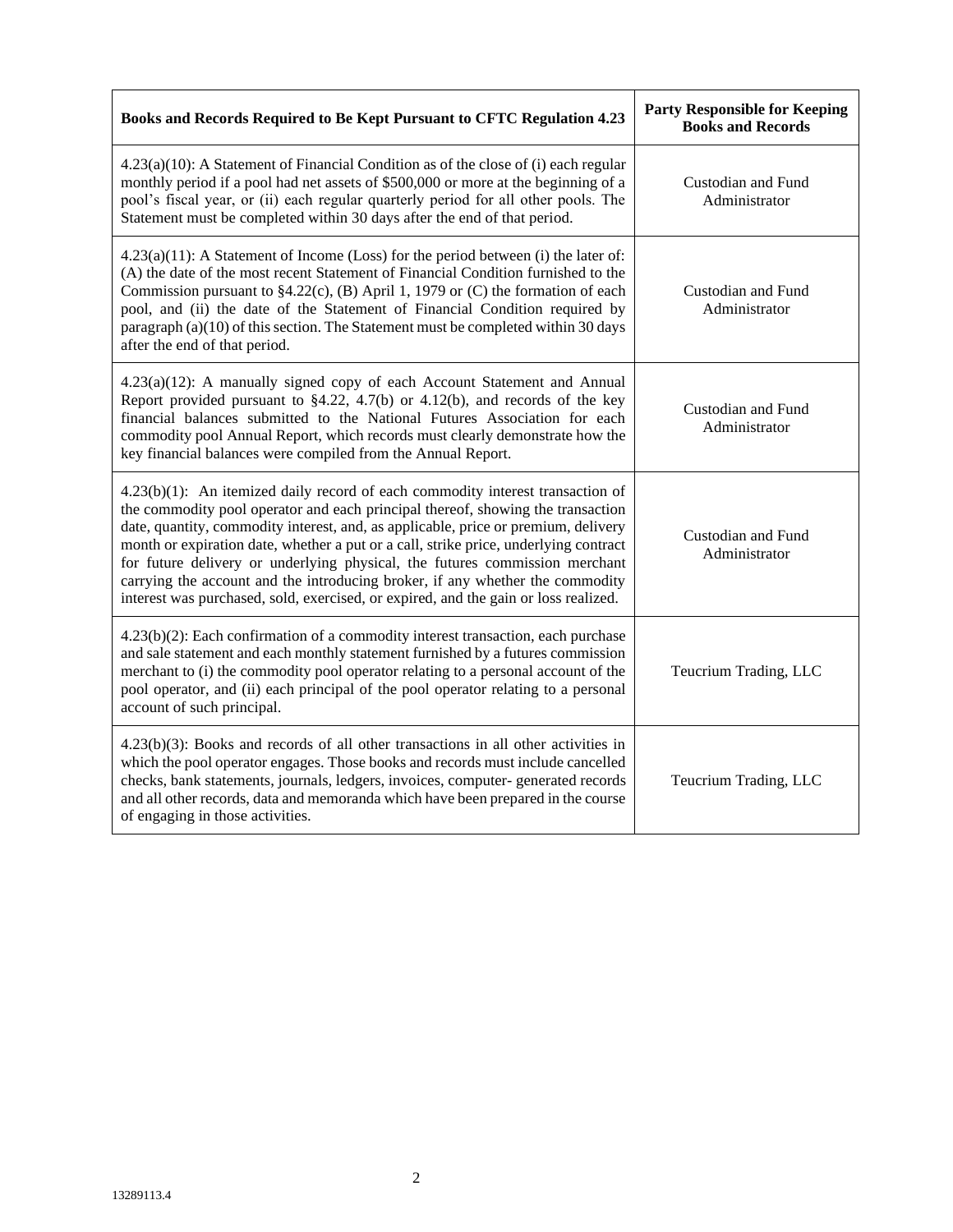#### **APPENDIX D to** *Code of Business Conduct and Ethics*

## **STATEMENT OF POLICY ON INSIDER AND PERSONAL TRADING OF TEUCRIUM COMMODITY TRUST AND TEUCRIUM TRADING, LLC**

#### **Adopted November 9, 2010**

#### **Introduction**

This memorandum sets forth the policy against insider trading of Teucrium Trading, LLC (the "*Company*"), Teucrium Commodity Trust (the "*Trust*") and the series of the Trust for which the Company acts as sponsor (the "*Funds*"). The objective of this policy is to protect you, the Company, the Trust and the Funds from securities law violations, or even the appearance thereof. All Class A members of the Company and all officers and employees (including temporary employees) of the Company, the Trust and the Funds (collectively, "*Covered Persons*") must comply with this policy.

It is illegal for any person, either personally or on behalf of others, to trade in securities on the basis of material, nonpublic information. It is also illegal to communicate (or "tip") material, nonpublic information to others who may trade in securities on the basis of that information. These illegal activities are commonly referred to as "insider trading."

Potential penalties for insider trading violations include imprisonment, civil fines of a multiple of the profit gained or loss avoided by the trading, and criminal fines. In addition, a company whose director, officer or employee violates the insider trading prohibitions may be liable for significant civil fines based on the profit gained or loss avoided as a result of the director, officer or employee's insider trading violations.

It may also be a violation of law for Covered Persons to engage in transactions in instruments that may be purchased for the Funds so as to attempt to profit as a result of a Fund's transactions, even where the trading is not based on material, nonpublic information. For example, personal transactions in futures contracts could be impermissible if entered into in an attempt to take advantage of possible movements in the prices of such futures contracts resulting from a Fund's transactions, even if the need for the Fund to enter into such transactions is public information.

A Covered Person's failure to comply with this policy may subject such person to sanctions imposed by the Company or the Trust, including dismissal for cause, whether or not such Covered Person's failure to comply with this policy results in a violation of law.

You are encouraged to ask questions and seek any follow-up information that you may require with respect to the matters set forth in this policy. Please direct your questions to the Chief Executive Officer ("*CEO*").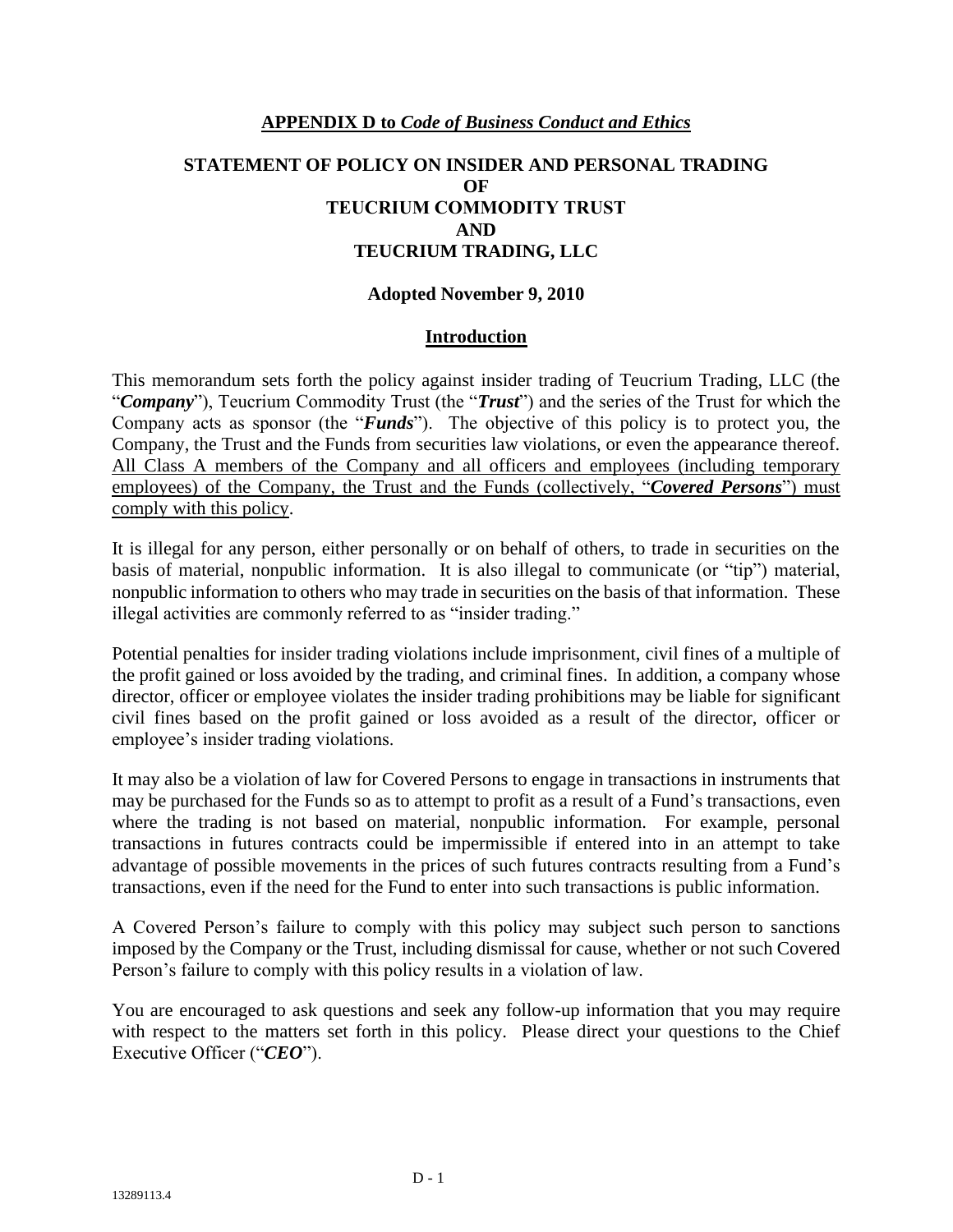## **Statement of Policy**

It is the policy of the Company and the Trust that no Covered Person who is aware of material nonpublic information relating to a Fund, the Trust or the Company may, directly or through family members or other persons or entities, (a) buy or sell securities of any Fund to which such information relates (other than pursuant to a pre-approved trading plan that complies with Rule 10b5-1 of the Securities Exchange Act of 1934), or engage in any other action to take personal advantage of that information, or (b) pass that information on to others outside of the Company or Trust, including family and friends.

In addition, it is the policy of the Company and the Trust that no Covered Person who, in the course of working for the Company or the Trust, learns of material nonpublic information about a company with which the Company or the Trust does business, including a service provider for the Funds, may trade in that company's securities until the information becomes public or is no longer material.

Transactions that may be necessary or justifiable for independent reasons (such as the need to raise money for an emergency expenditure) are not excepted from the policy. The securities laws do not recognize such mitigating circumstances, and, in any event, even the appearance of an improper transaction must be avoided.

It is also the policy of the Company and the Trust that no Covered Person may, directly or through family members or other persons or entities, buy or sell any derivative instrument, including any futures contract, relating to any commodity that may be invested in by a Fund, or any derivative instrument relating to a commodity the price of which is typically closely related to that of a commodity that may be invested in by a Fund (collectively, "*Restricted Commodity Interests*") so as to attempt to profit from the effects of actual or expected Fund transactions.

**What information is material?** All information that an investor might consider important in deciding whether to buy, sell, or hold securities is considered material. Information that is likely to affect the price of a company's securities is almost always material. Examples of some types of material information in the context of a typical publicly traded company include:

- financial results or expectations for the quarter or the year;
- financial forecasts:
- changes in dividends;
- possible mergers, acquisitions, joint ventures and other purchases and sales of companies and investments in companies;
- changes in customer relationships with significant customers;
- obtaining or losing important contracts;
- important product developments;
- major financing developments;
- major personnel changes; and
- major litigation developments.

While some information of this nature may be material for the Funds, the facts that: (1) a Fund's share price in secondary market trading is expected to closely track its Net Asset Value per share; and (2) the Funds attempt to track (rather than outperform) the performance of their benchmarks will presumably tend to limit the materiality of the types of information above. However,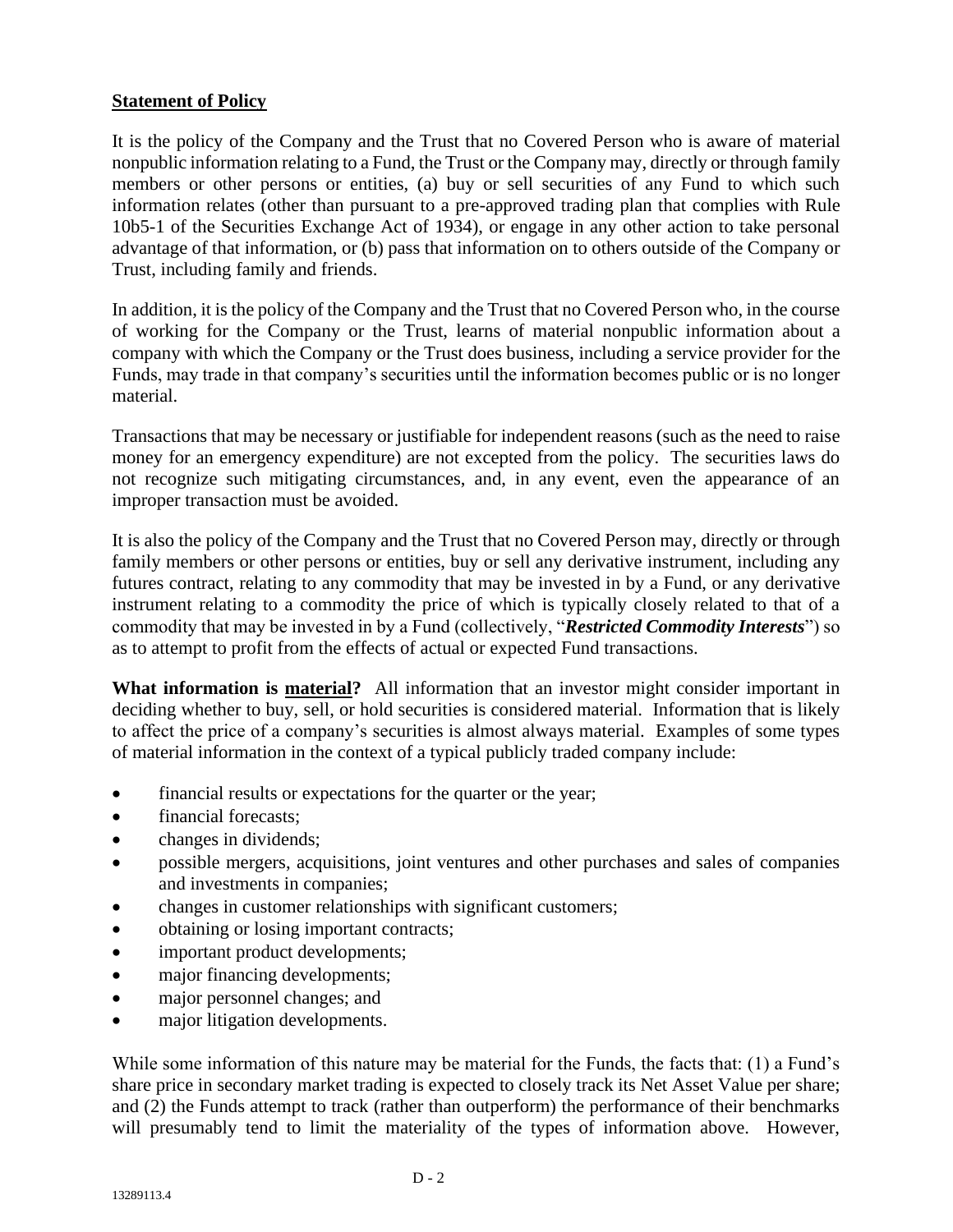information about the market for Fund shares, including potential creations and redemptions by authorized purchasers and authorized purchasers' efforts to sell Fund shares to or buy Fund shares from investors, is likely material in the context of a Fund.

**What is nonpublic information?** Information is considered to be nonpublic unless it has been effectively disclosed to the public. Examples of public disclosure include public filings with the Securities and Exchange Commission and press releases issued by any Fund, the Trust or the Company. Not only must the information have been publicly disclosed, but there must also have been adequate time for the market as a whole to digest the information. Although timing may vary, depending upon the circumstances, a good rule of thumb is that information is considered nonpublic until the third business day after public disclosure.

**What transactions are prohibited?** When you know material, nonpublic information about any Fund or during any Blackout Period, you, your spouse and members of your immediate family living in your household are prohibited from the following activities:

- trading in such Fund's securities (including trading in puts and calls for such Fund's securities);
- having others trade for you in such Fund's securities; and
- disclosing the information to anyone else who might then trade.

Neither you nor anyone acting on your behalf nor anyone who learns any information from you (including your spouse and family members) can trade. This prohibition continues whenever and for as long as you know material, nonpublic information and during any Blackout Period.

Although it is most likely that any material, nonpublic information you might learn would be about the Funds or its affiliates, these prohibitions also apply to trading in the securities of any company, including Fund service providers and transaction counterparties, about which you have material, nonpublic information.

**Transactions by Family Members.** As noted above, this policy applies to your family members who reside with you, anyone else who lives in your household, and any family members who do not live in your household but whose transactions in the securities of any Fund or in Restricted Commodity Interests are directed by you or are subject to your influence or control (such as parents or children who consult with you before they trade). You are responsible for the transactions of these other persons and therefore should make them aware of the need to confer with you before they trade.

**Rule 10b5-1 Trading Plan.** Notwithstanding the legal prohibitions against insider trading, Rule 10b5-1 of the Securities Exchange Act of 1934 and this policy permit Covered Persons to trade in the Funds' securities regardless of their awareness of inside information if the transactions are made pursuant to a pre-arranged trading plan that was entered into when the Covered Person was not in possession of material nonpublic information and so long as no transaction occurs during any Blackout Period. This policy requires trading plans to be written and to specify the amount of, date on which, and price at which the securities are to be traded or establish a formula for determining such items. A Covered Person who wishes to enter into a trading plan must submit the trading plan to the CEO for its approval prior to the adoption or amendment of the trading plan. A trading plan may be amended or replaced only during periods when this policy permits a trading plan to be adopted.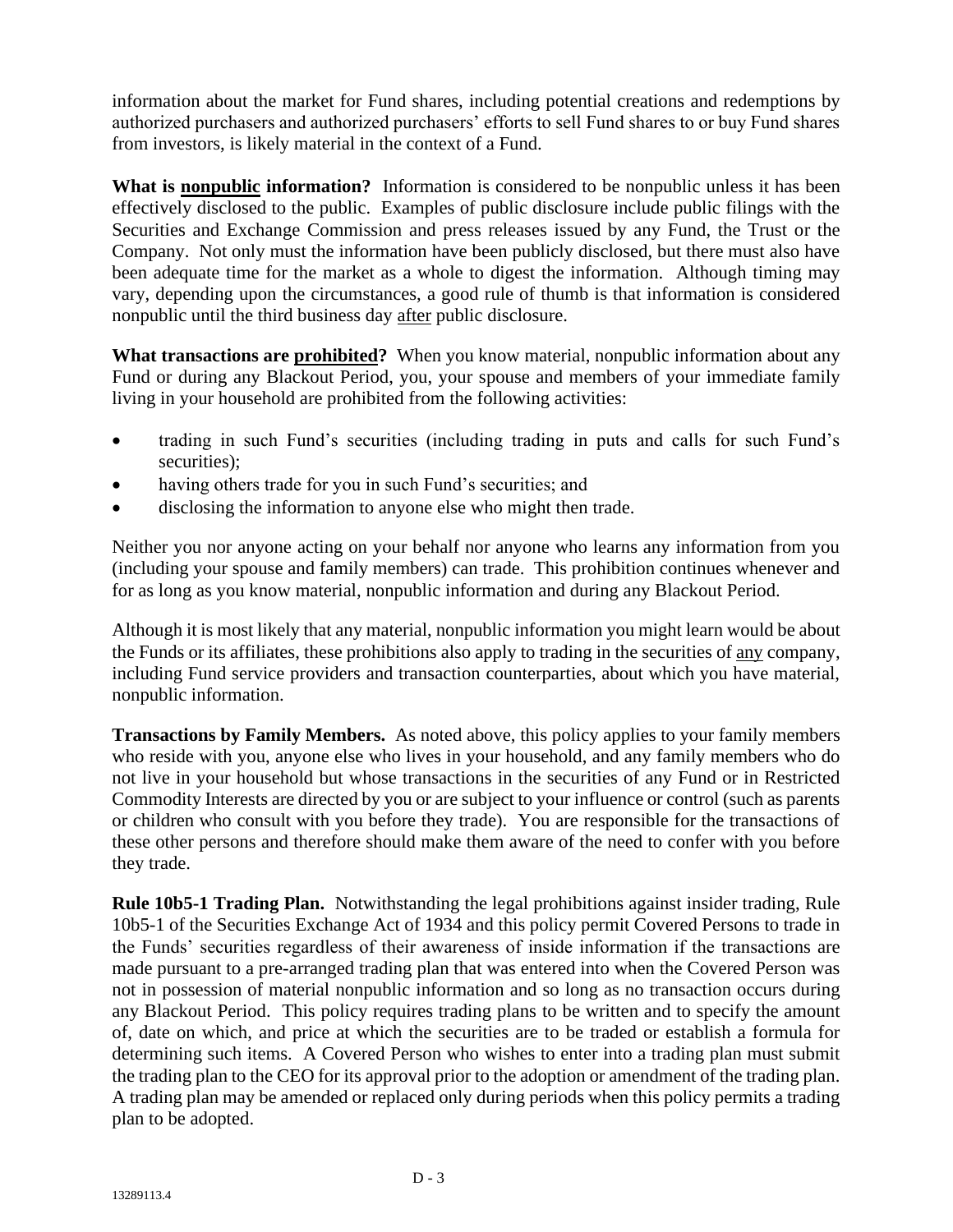## **Additional Prohibited Transactions**

The Company considers it improper and inappropriate for any Covered Person to engage in shortterm or speculative transactions in the Funds' securities. It therefore is the policy of the Company and the Trust that Covered Persons may not engage in any of the following transactions:

**Short-Term Trading.** A Covered Person's short-term trading of the securities of a Fund may be distracting to such Covered Person, may unduly focus the Covered Person on such Fund's shortterm market performance instead of its long-term objectives, and can create the impression that the Covered Person is trading based on inside information or for impermissible purposes. For these reasons, any Covered Person who has purchased securities of any Fund in the open market may not sell any of such Fund's securities, or who has sold securities of any Fund in the open market may not purchase any of such Fund's securities, during the six months following the purchase or sale. Class A members and officers of the Company should also consult the Company's Compliance Program under Section 16 of the Securities Act for SEC filing requirements and requirements relating to the disgorgement of profits from short-term trading in Fund shares.

There are currently no short-term trading restrictions or Blackout Periods with respect to Restricted Commodity Interests. However, it is the Company's policy to reassess whether the absence of such restrictions continues to be appropriate with respect to any Fund when the net assets of the Fund reach \$100 million, and in \$100 million increments thereafter. (Covered Persons are cautioned, however, that the pre-clearance procedures of this Statement of Policy apply to transactions in Restricted Commodity Interests.)

**Short Sales.**Short sales of the securities of a Fund evidence an expectation on the part of the seller that the securities will decline in value, and therefore signal to the market that the seller has no confidence in such Fund or its short-term prospects. In addition, short sales may provide the seller with an incentive to minimize a Fund's performance. For these reasons, short sales of securities of the Funds are prohibited by this policy. In addition, Section 16(c) of the Securities Exchange Act of 1934 prohibits officers and directors from engaging in short sales.

**Options.** A transaction in options is, in effect, a bet on the short-term movement of the shares of a Fund or commodity prices. Accordingly, for the same reasons that short-term trading in Fund shares is prohibited, transactions in puts or call options on Fund shares and Restricted Commodity Interests are prohibited by this policy.

**Margin Accounts and Pledges.** Securities held in a securities margin account may be sold by the broker without the customer's consent if the customer fails to meet a margin call. Similarly, securities pledged (or hypothecated) as collateral for a loan or used as margin for commodity interest transactions may be sold if the borrower defaults. Because a margin sale or foreclosure sale may occur at a time when the pledgor is aware of material nonpublic information or otherwise is not permitted to trade in a Fund's securities, Covered Persons are prohibited from holding securities of any Fund in a margin account, pledging the securities of any Fund as collateral for a loan, or using the securities of any Fund as margin or collateral for commodity interest transactions. An exception to this prohibition may be granted where a person wishes to pledge the securities of a Fund as collateral for a loan (not including margin debt) and clearly demonstrates the financial capacity to repay the loan without resort to the pledged securities. Any Covered Person who wishes to pledge the securities of a Fund as collateral for a loan must submit a request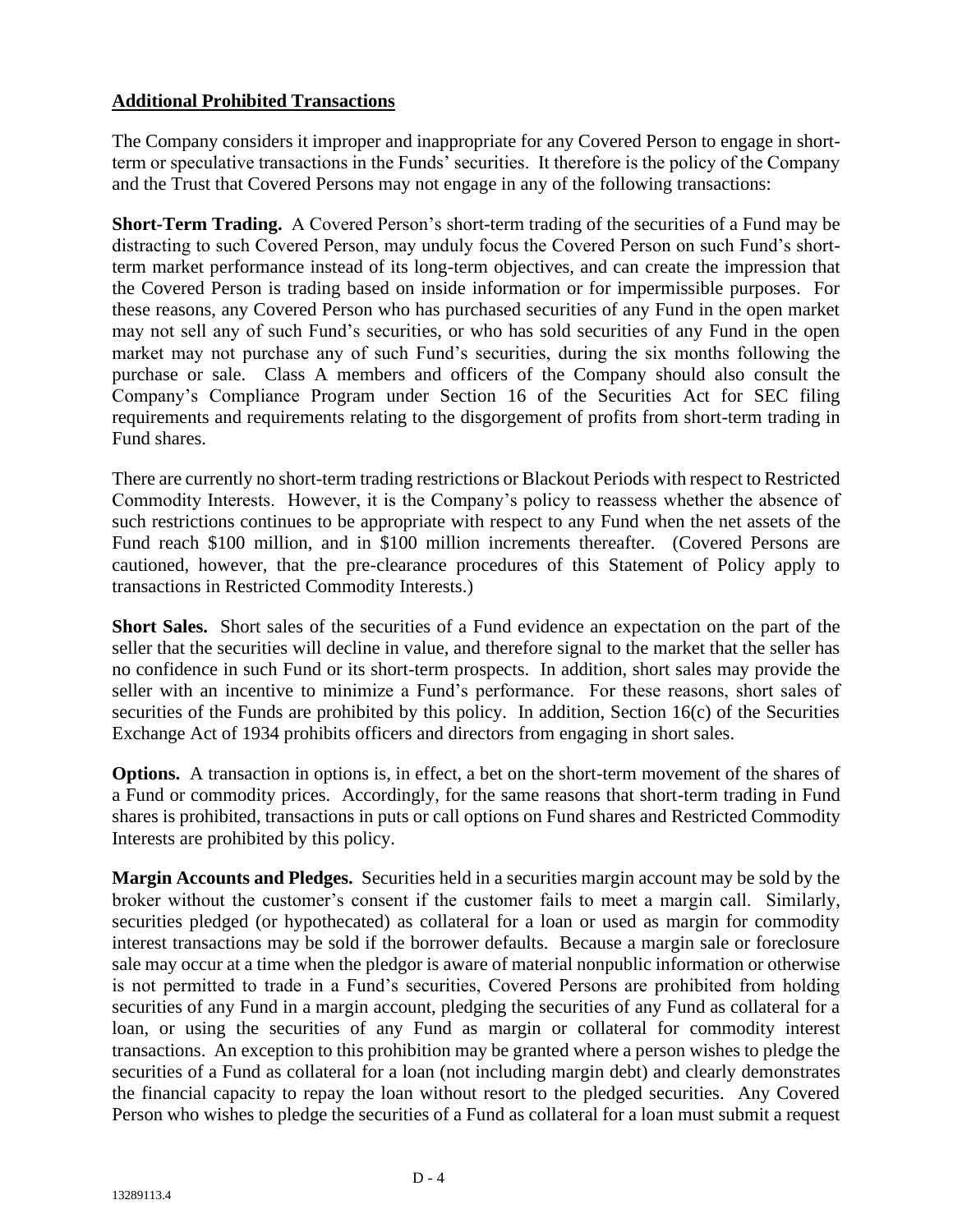for approval to the CEO at least two weeks prior to the proposed execution of documents evidencing the proposed pledge.

### **Post-Termination Transactions**

The policy continues to apply to your transactions in the securities of the Funds and Restricted Commodity Interests even after you have terminated employment with the Company or the Trust. For example, if you are in possession of material nonpublic information when your employment terminates or such termination occurs during any Blackout Period, you may not trade in the securities of any Fund to which that information relates until that information has become public or is no longer material or until such Blackout Period has concluded.

### **Unauthorized Disclosure**

As discussed above, the disclosure of material, nonpublic information to others can lead to significant legal difficulties. Therefore, you should not discuss material, nonpublic information about any Fund with anyone, including other employees of the Company or the Trust, except as required in the performance of your regular duties.

Also, it is important that only specifically designated representatives of the Company and the Trust discuss the Funds with the news media, securities analysts, and investors. Inquiries of this type received by any employee of the Company or the Trust should be referred to the CEO of the Company.

### **Pre-Clearance Procedures**

To help prevent inadvertent violations of the federal securities laws and to avoid even the appearance of trading on inside information or for impermissible purposes, Covered Persons, and any other persons designated by the CEO as being subject to these pre-clearance procedures, together with their family members, may not engage in any transaction involving the securities of any Fund (including a stock plan transaction such as an option exercise, gift, loan or pledge or hedge, contribution to a trust, or any other transfer) or in any Restricted Commodity Interests without first obtaining pre-clearance of the transaction from the CEO. Requests for pre-clearance should be submitted on the Pre-clearance Form attached as **Exhibit 1**. The CEO will normally approve or deny any such request within two business days after receipt of the request, and any approval will remain in effect for forty-eight (48) hours from the date and time of approval. The CEO is under no obligation to approve a trade submitted for pre-clearance and may determine not to permit the trade.

Any person subject to the pre-clearance requirements who wishes to implement a trading plan under Rule 10b5-1 of the Securities Exchange Act of 1934 must first pre-clear the plan with the CEO. As required by Rule 10b5-1, you may enter into a trading plan only when you are not in possession of material nonpublic information. Transactions effected pursuant to a pre-cleared trading plan will not require further pre-clearance at the time of the transaction if the plan specifies the dates, prices and amounts of the contemplated trades, or establishes a formula for determining the dates, prices and amounts.

In the event the CEO is unavailable, a pre-clearance request may be made to the CFO or COO of the Company. A pre-clearance request by the CEO must be made to and approval received from another non-affiliated officer.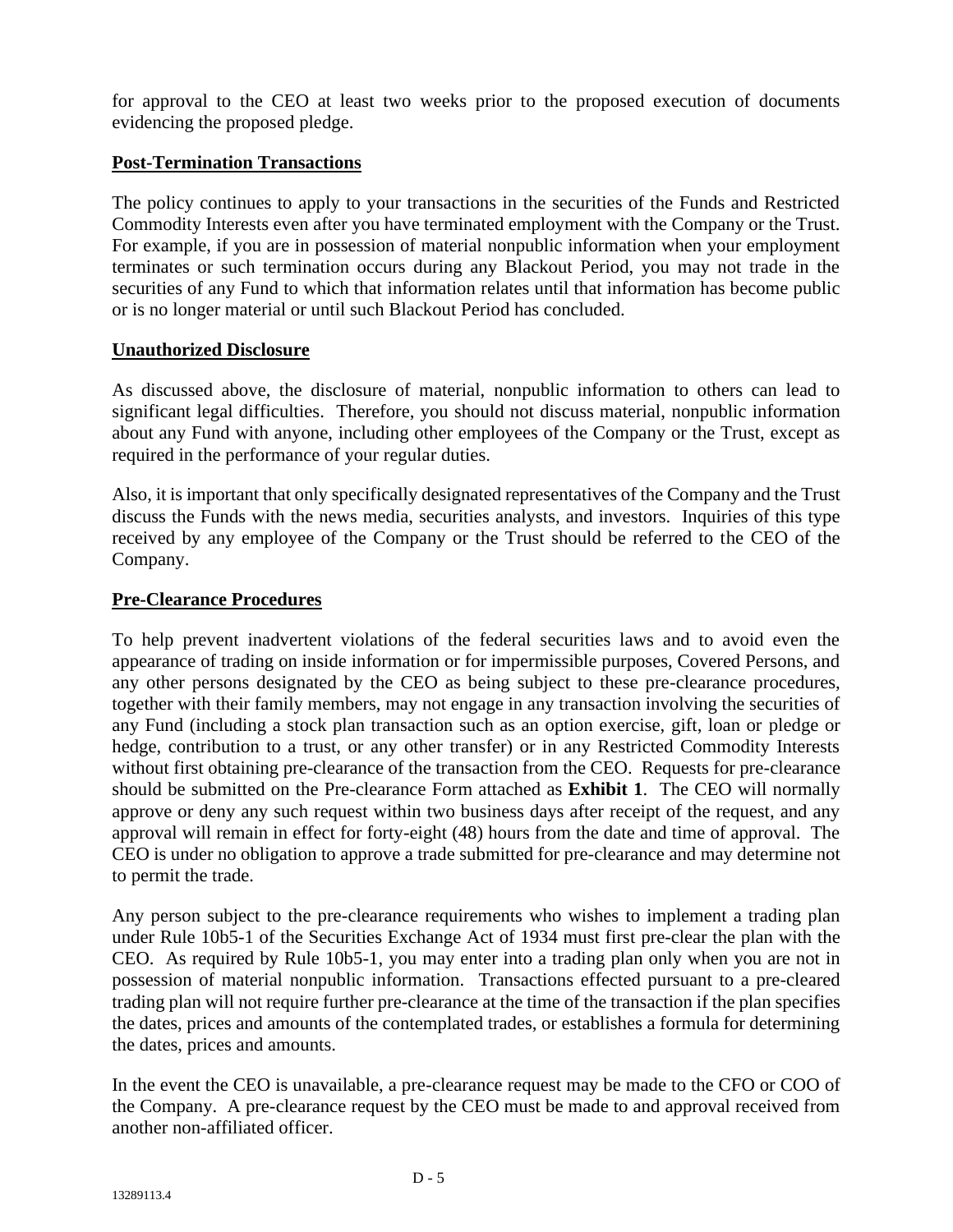### **Blackout Periods**

## **A reference in this policy to a "Blackout Period" includes both a Roll Blackout Period and an Event-Specific Blackout Period.**

**Roll Blackout Periods**. A number of times each year, each Fund "rolls" certain of its positions by closing, or selling, positions and reinvesting the proceeds from closing those positions in new positions. The roll for each Fund may take place over a period of several days. The "Roll Blackout Period" begins two business days before the roll commences for a Fund and ends two business days after the roll for such Fund has been completed. During a Roll Blackout Period for a Fund, no Covered Person may trade in the securities of such Fund. Such persons will be notified in advance of the dates of any Roll Blackout Periods.

**Event-Specific Blackout Periods.** From time to time, an event may occur that is material to a Fund and is known by only a few Covered Persons. For the period during which the event remains material and nonpublic (an "*Event-Specific Blackout Period*"), Covered Persons and such other persons as are designated by the CEO may not trade in the applicable Fund's securities. The existence of an Event-Specific Blackout Period will not be announced, other than to those who are aware of the event giving rise to the blackout. If, however, a person whose trades are subject to pre-clearance requests permission to trade during an Event-Specific Blackout Period, the CEO will inform the requester of the existence of a Blackout Period, without disclosing the reason for the blackout. Any person made aware of the existence of an Event-Specific Blackout Period should not disclose the existence of the Blackout Period to any other person. The failure of the CEO to designate a person as being subject to an Event-Specific Blackout Period will not relieve that person of the obligation not to trade while aware of material nonpublic information.

**Hardship Exceptions**. A person who is subject to a Roll Blackout Period and who has an unexpected and urgent need to sell shares of any Fund in order to generate cash may, in appropriate circumstances, be permitted to sell such shares during a Roll Blackout Period. Hardship exceptions may be granted only by the CEO. Under no circumstance will a hardship exception be granted during an Event-Specific Blackout Period.

#### **Questions about this Policy**

Compliance by all Covered Persons with this policy is of the utmost importance for you and for the Company, the Trust and the Funds. If you have any questions about the application of this policy to any particular case, please immediately contact the CEO.

**Your failure to observe this policy could lead to significant legal problems, as well as other serious consequences, including termination of your employment.**

#### **Annual Acknowledgement**

At least annually, or upon revision of this policy, all Covered Persons must execute the Acknowledgement Regarding the Statement of Policy on Insider and Personal Trading. A form of the Acknowledgement is attached as **Exhibit 2** to this policy.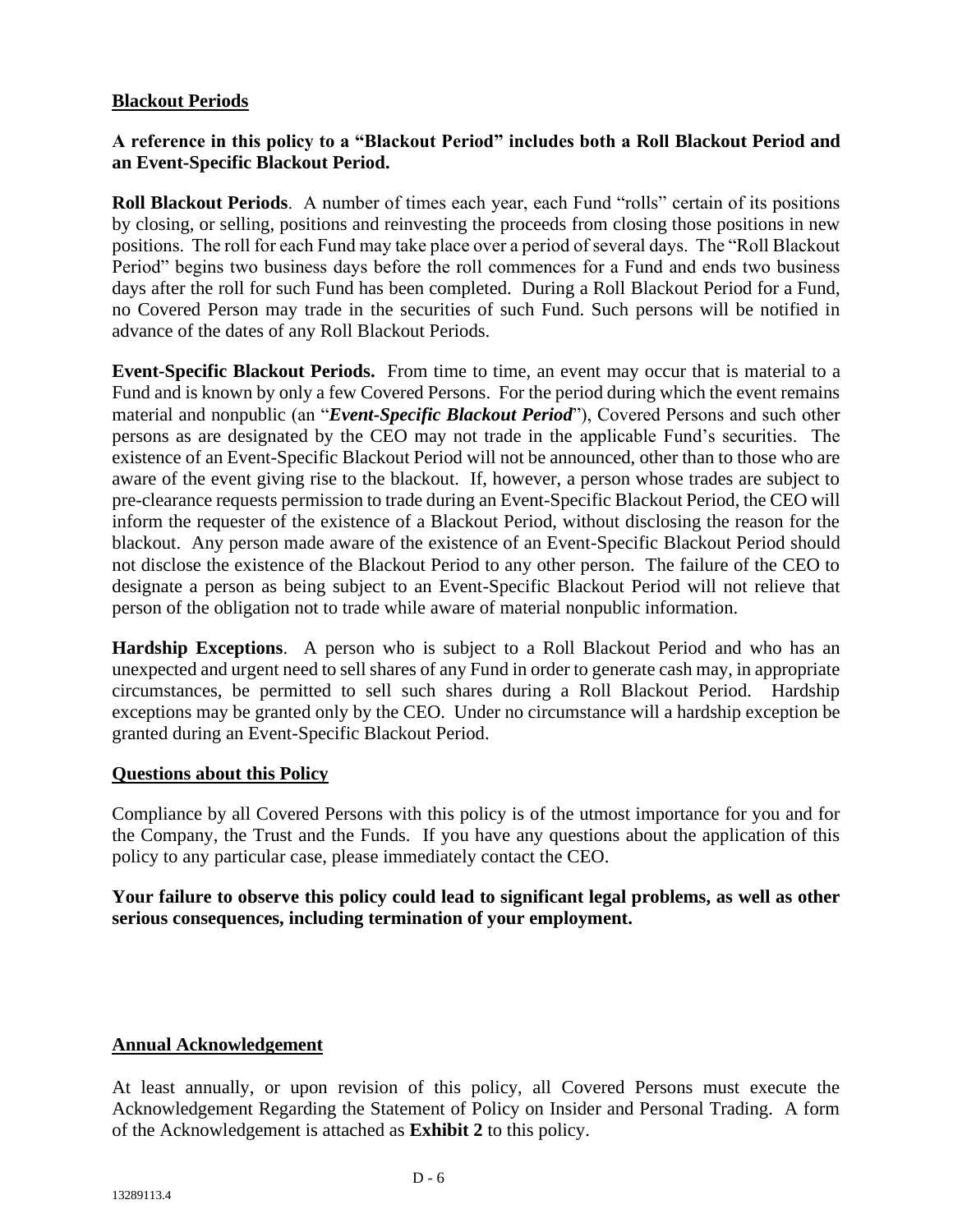#### **STATEMENT OF POLICY ON INSIDER AND PERSONAL TRADING EXHIBIT 1**

### **PRE-CLEARANCE FORM**

## **STATEMENT OF POLICY ON INSIDER AND PERSONAL TRADING OF TEUCRIUM COMMODITY TRUST AND TEUCRIUM TRADING, LLC**

| <b>ACCOUNT INFORMATION:</b>                       |               |                              |
|---------------------------------------------------|---------------|------------------------------|
| NAME OF PERSON REQUESTING:                        |               |                              |
| <b>ACCOUNT:</b><br><b>OR</b>                      |               | (Name and Number of Account) |
| <b>RELATED PERSON ACCOUNT:</b>                    |               | (Name & Number of Account)   |
| <b>BROKERAGE FIRM, BANK</b><br><b>OR FCM:</b>     |               |                              |
| <b>TRANSACTION INFORMATION:</b>                   |               |                              |
| DATE:                                             |               |                              |
| <b>FUND OR COMMODITY</b><br><b>CONTRACT NAME:</b> |               |                              |
| <b>NUMBER OF SHARES OR</b><br><b>CONTRACTS:</b>   |               |                              |
| <b>TRADE IS TO:</b>                               |               |                              |
| <b>OTHER INFORMATION:</b>                         |               |                              |
| <b>TYPE OF ORDER:</b>                             | <b>MARKET</b> | <b>LIMIT</b>                 |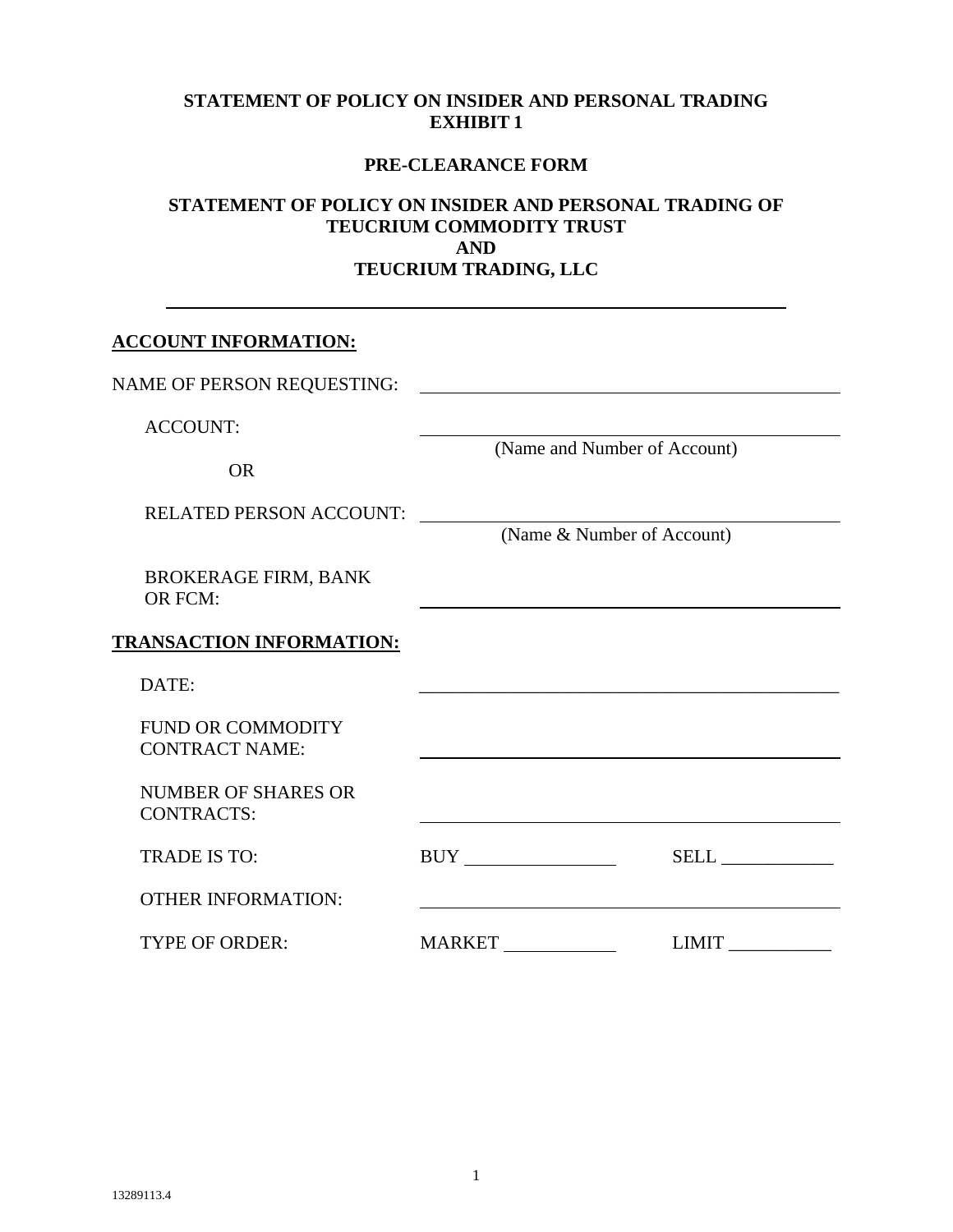| 1. Do you have any material nonpublic information about the Fund?                                           |                  |     |
|-------------------------------------------------------------------------------------------------------------|------------------|-----|
|                                                                                                             | YES              | NO  |
| 2. Is the transaction prohibited under the Statement of Policy on Insider and Personal Trading?             |                  |     |
|                                                                                                             | YES <sup>[</sup> | NO  |
| 3. Have you received and acknowledged receipt of the Statement of Policy on Insider and                     |                  |     |
| Personal Trading?                                                                                           | YES              | NO  |
| 4. In the case of Fund shares, have the shares been purchased or sold by you within the past six<br>months? |                  |     |
|                                                                                                             | YES              | NO. |
|                                                                                                             |                  |     |

The above information is true and correct to the best of my knowledge. The above answers will be reviewed by the CEO. Approval given for any transaction will remain in effect for 48 hours from the date of approval.

Signature

Date: \_\_\_\_\_\_\_\_\_\_\_\_\_\_\_\_\_\_\_\_\_

\_\_\_\_\_\_\_\_\_\_\_\_\_\_\_\_\_\_\_\_\_\_\_\_\_\_\_\_\_\_

APPROVED BY:

DATE: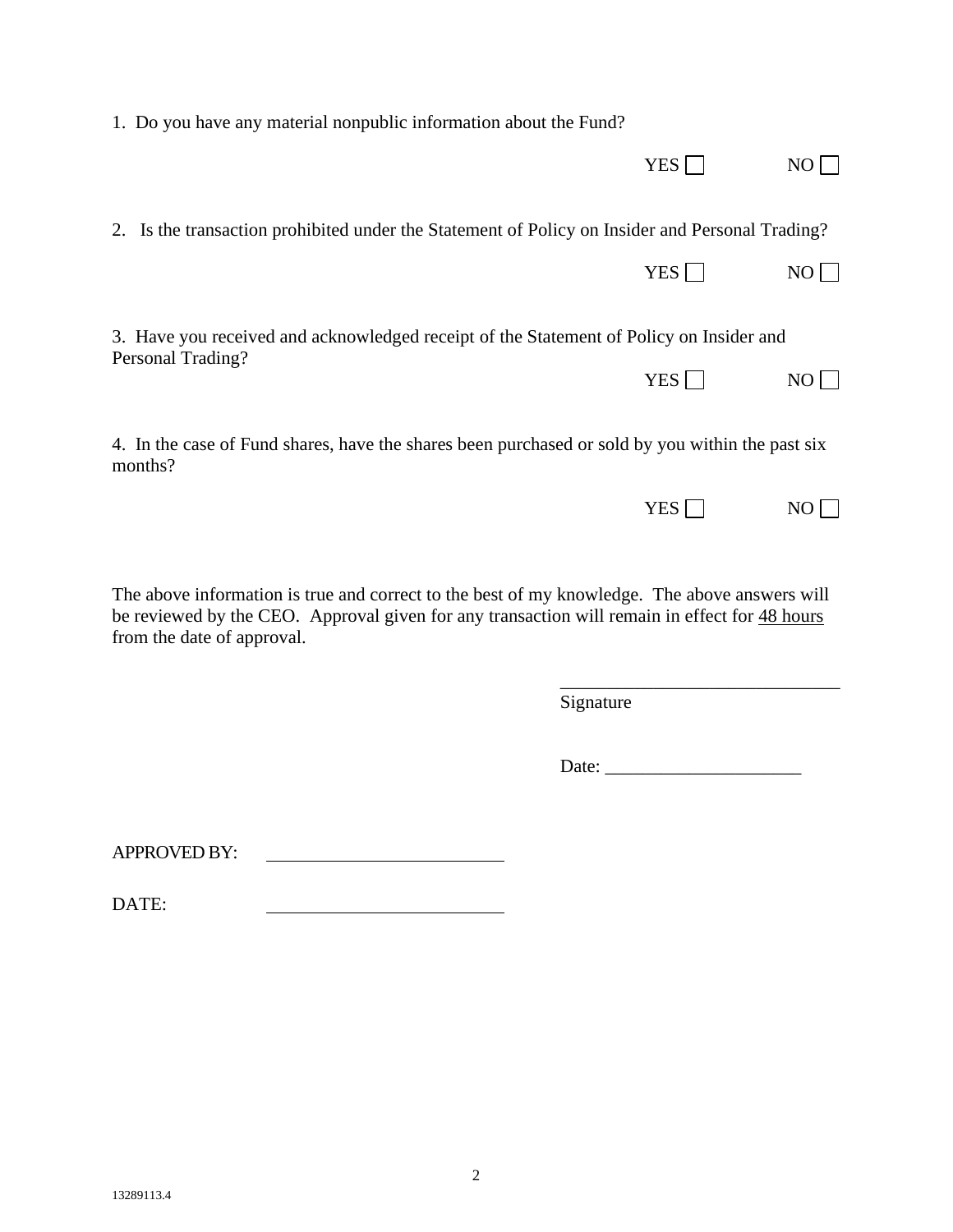#### **STATEMENT OF POLICY ON INSIDER AND PERSONAL TRADING EXHIBIT 2**

### **TEUCRIUM COMMODITY TRUST (the "Trust") AND TEUCRIUM TRADING, LLC (the "Company")**

**Three Main Street, Suite 215 Burlington, VT 05401**

#### **Acknowledgment Regarding Statement of Policy on Insider and Personal Trading**

*This acknowledgment is to be signed and returned to our CEO.*

I have received a copy of the Statement on Policy on Insider and Personal Trading for the Company and the Trust, read it, and understand that the policy contains the expectations of the Company and the Trust regarding insider and personal trading policies and practices.

Name (Printed)

Signature

Date

*The failure to read and/or sign this acknowledgment in no way relieves you of your responsibility to comply with the Statement of Policy on Insider and Personal Trading.*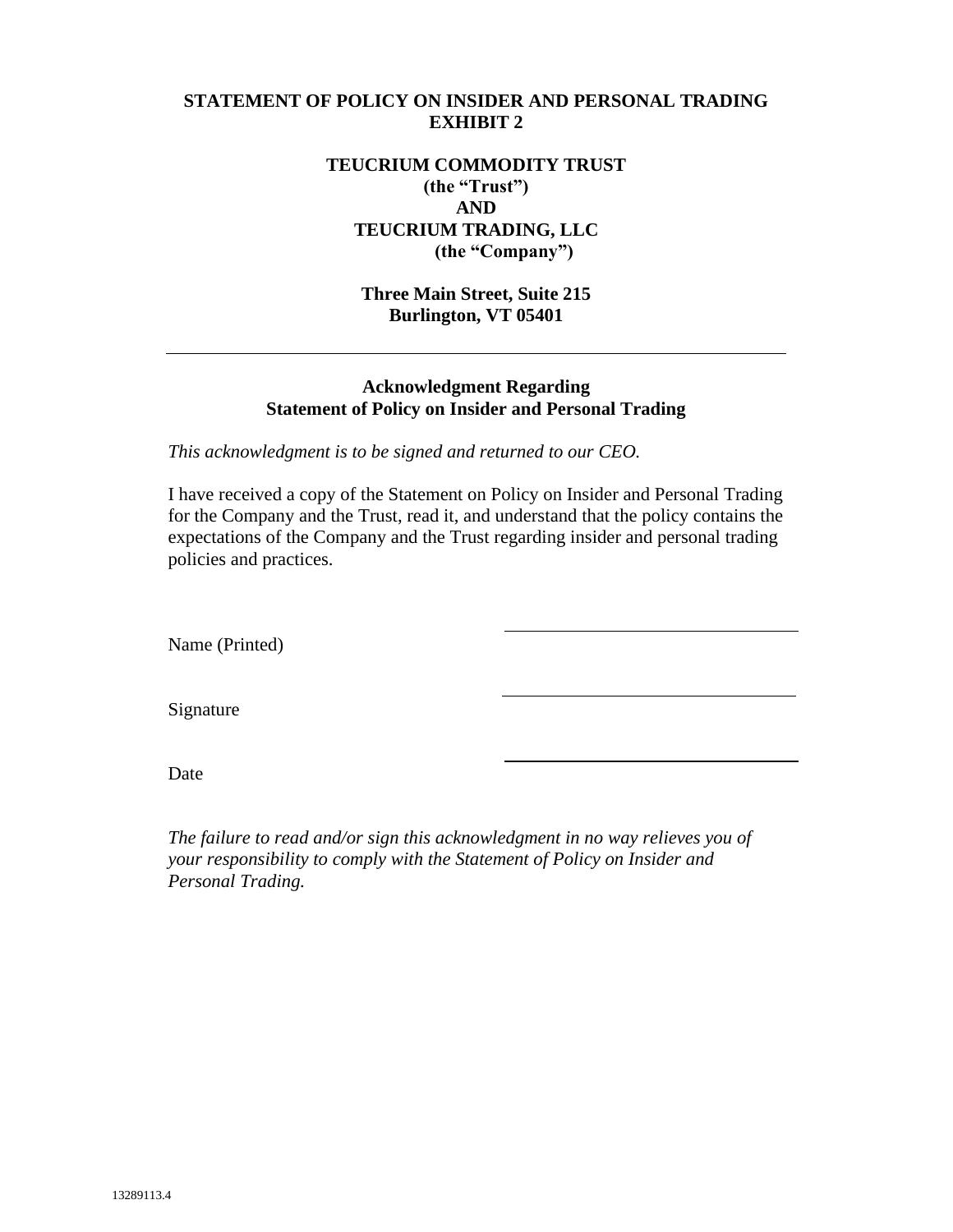## **APPENDIX E to** *Code of Business Conduct and Ethics*

# **TEUCRIUM TRADING, LLC SECTION 16 OF THE SECURITIES EXCHANGE ACT OF 1934 COMPLIANCE PROGRAM: SEC SHORT-SWING PROFIT RULE FILING REQUIREMENTS**

### **Adopted November 9, 2010**

The following sets forth a Section 16 compliance program to assist executive officers and directors in meeting their filing responsibilities under Section 16(a) of the Securities Exchange Act of 1934, as amended. Teucrium Trading, LLC (the "*Company*"), Teucrium Commodity Trust (the "*Trust*") and the series of the Trust for which the Company acts as Sponsor (each a "*Fund*" and together the "*Funds*"), are implementing compliance procedures, the highlights of which are:

- All officers of the Company are considered to be "executive officers" of the Trust for purposes of Section l6 reporting and liability.
- Designation of Cory Mullen-Rusin as the "*Filing Coordinator*" to assist the officers in preparing or reviewing all Form 3, Form 4 and Form 5 filings.
- Utilization of a knowledgeable broker to assist in helping prevent inadvertent short-swing profit and filing violations.
- A form of Power of Attorney to enable a personal representative (preferably the Filing Coordinator) to sign and timely file the Forms 3, 4 or 5 on behalf of an executive officer or director.

#### **I. Introduction**

The SEC's rules under Section 16(a) impose reporting requirements on directors, executive officers, and 10% shareholders ("*Reporting Persons*"). These rules require companies to report in their annual proxy statement and Form 10-K annual report the names of any Reporting Persons who during the companies' preceding fiscal year, failed to file a Form 4 or initial Form 3, or who even filed `just one late Form 3 or 4. The SEC has a year-end filing (Form 5) for deferred reporting of small acquisitions and to report failures to file previously due Forms 3 and 4.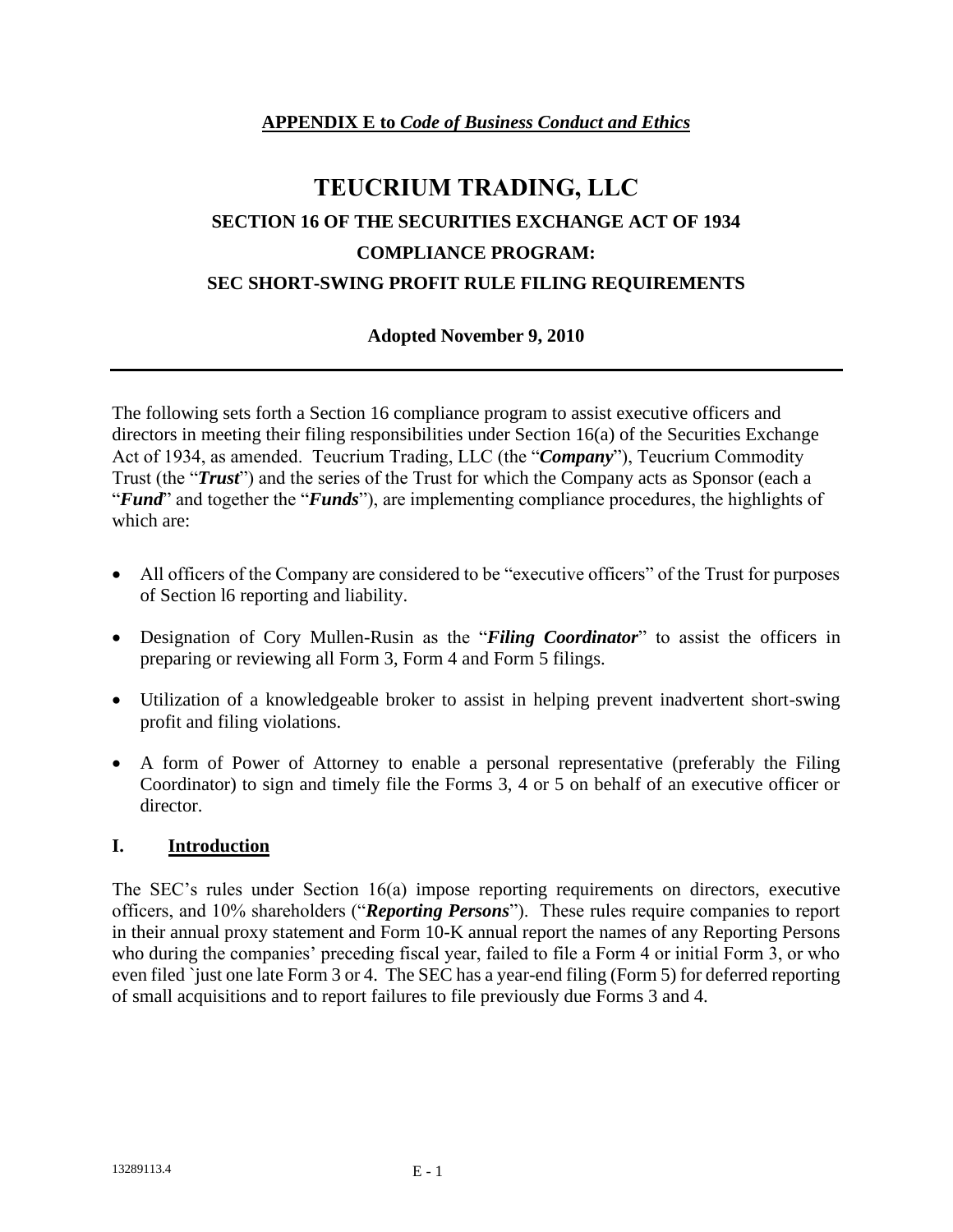## **II. The Consequences of Delinquent Filings**

The consequences of a late filing or a failure to file under the rules may be significant:

- Public embarrassment to the Reporting Person, the Company and the Funds from the disclosures in the Funds' Form 10-K.
- Fines of up to \$5,000 per day for each filing violation by a Reporting Person, and up to \$500,000 for violations by a Fund under the Securities Enforcement Remedies Act.

## **III. Filing Responsibilities Generally**

Under the rules the preparation and filing of Forms 3, 4 and 5 are the sole responsibility of the Reporting Person. However, these procedures have been established for the Company and the Trust to help prevent inadvertent violations.

All officers of the Company are considered to be "executive officers" of the Trust for purposes of Section l6 reporting and liability, and therefore are Reporting Persons of the Trust for purposes hereof. The Section 16 reporting requirements require that the Reporting Person include all shares of any Fund held by his or her spouse, minor children and any relative living in the Reporting Person's household.

### **IV. Required Forms**

## **A. Form 3 Initial Report**

Form 3 must be filed when a person first becomes a director, executive officer or 10% shareholder and, therefore, becomes subject to Section 16. Form 3 reports all shares of any Fund owned by the Reporting Person and must be filed via EDGAR within ten calendar days of the Reporting Person assuming their position. A Form 3 must be filed even if the Reporting Person does not own any shares of any Fund.

## **B. Form 4**

A Form 4 must be filed whenever there is a subsequent acquisition or disposition of units of any Fund. Form 4 must be filed via EDGAR within *two* business days of the transaction requiring a filing.

## **C. Form 5**

Form 5 must be filed each year (within 45 days after the end of the fiscal year of the Company and the Funds) by every Reporting Person to report small acquisitions, gifts and to report failures to file previously due reports. In addition, at year-end executive officers who do not file a Form 5 will be required to provide a written representation to the Company and the Trust that no Form 5 filing is due (i.e., there are no unreported transactions).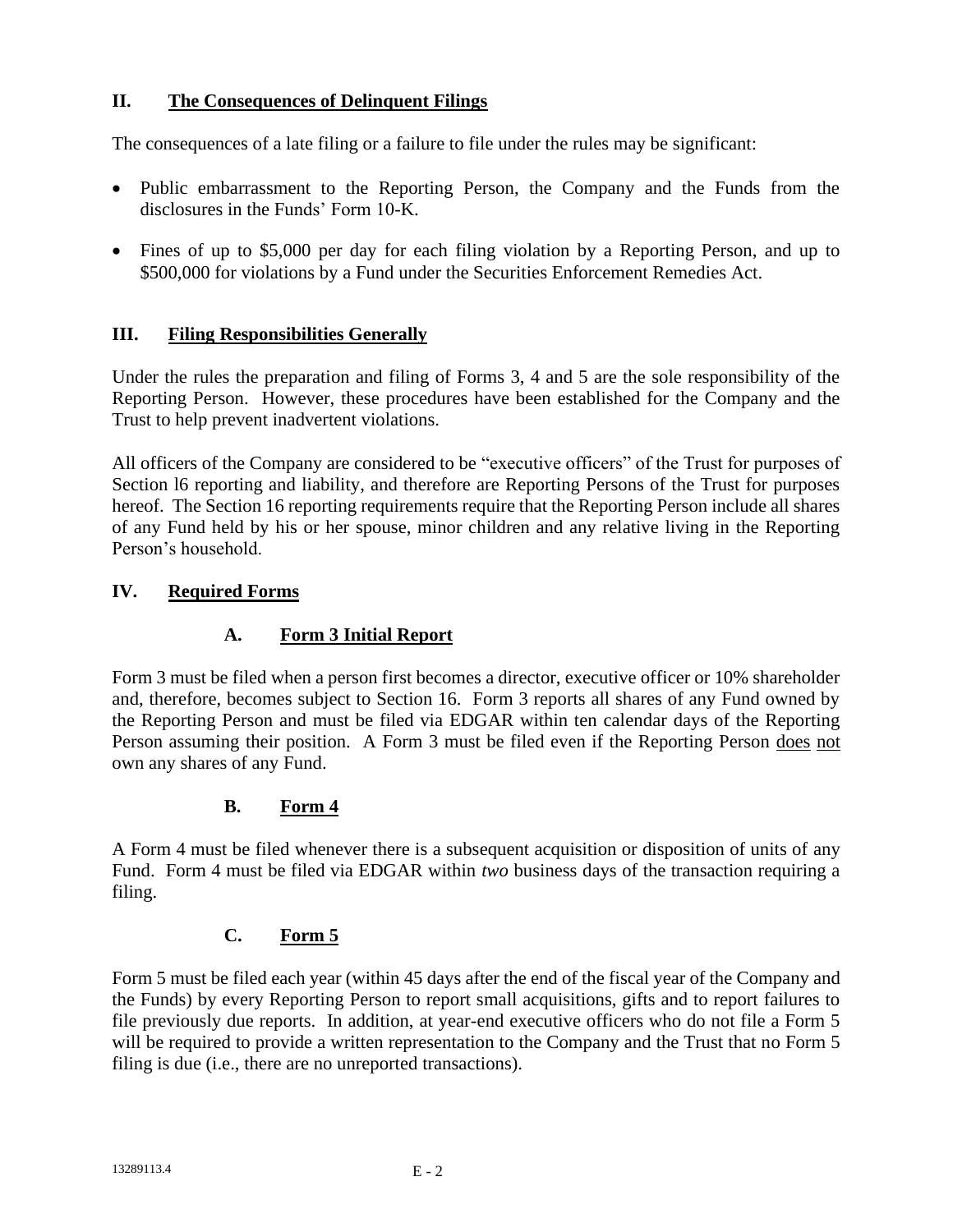## **V. No Filing Required**

Under the rules adopted by the SEC the following transactions not required to be reported:

- Acquisitions pursuant to dividend reinvestment plans;
- Transactions that change only the form of beneficial ownership without changing the Reporting Person's pecuniary interest in the securities; and
- Certain transactions by persons who have ceased to be insiders.

Reporting Persons, however, are required to reflect changes in total holdings resulting from exempt transactions in the total holdings column on the next Form 4 or 5 required to be filed.

## **VI. The Company's Section 16 Filing Compliance Program – Preventive Procedures**

To help executive officers of the Trust prevent inadvertent violations of both the Section 16 filing requirements and the short-swing profit rule, the following compliance procedures have been implemented which we hope you will find non-intrusive and helpful.

## **A. Designated Filing Coordinator**

We have designated Cory Mullen-Rusin as the Filing Coordinator to assist all executive officers in preparing and/or reviewing all Form 3, Form 4 and Form 5 filings.

## **B. Preparing and Reviewing Forms 3, 4 and 5**

The Filing Coordinator will help prepare the Form 3 upon an individual's assumption of executive officer or director status. In addition, the Filing Coordinator will assist all executive officers and directors in preparing a Form 4 whenever there is an acquisition or disposition of shares that would require a filing. However, the Filing Coordinator will need your input whenever there is any change.

It should be noted that even if an individual is unable to personally sign a Form 3, 4 or 5 (e.g., if you are out of town), the SEC permits the form to be signed by another without a prior or simultaneous filing of a power of attorney as long as a power is sent "as soon as practicable" thereafter. The SEC will not excuse a late filing simply because the individual is unavailable. The Trust has prepared a standing power of attorney giving the Filing Coordinator the authority to sign a Form 3, 4 or 5 on your behalf in order to facilitate timely filings in your absence. Please sign and return this power of attorney to the Filing Coordinator at your earliest convenience.

## **VII. Short-Swing Profit Rule Preventive Procedures**

While procedures to prevent filing delinquencies are essential, we also have procedures for preventing violations of Section 16(b), the SEC's short-swing profit rule, which can potentially be much more costly and disruptive. As you know, Reporting Persons will be held liable to the Funds for any "short-swing profits" resulting from any combination of a non-exempt purchase and sale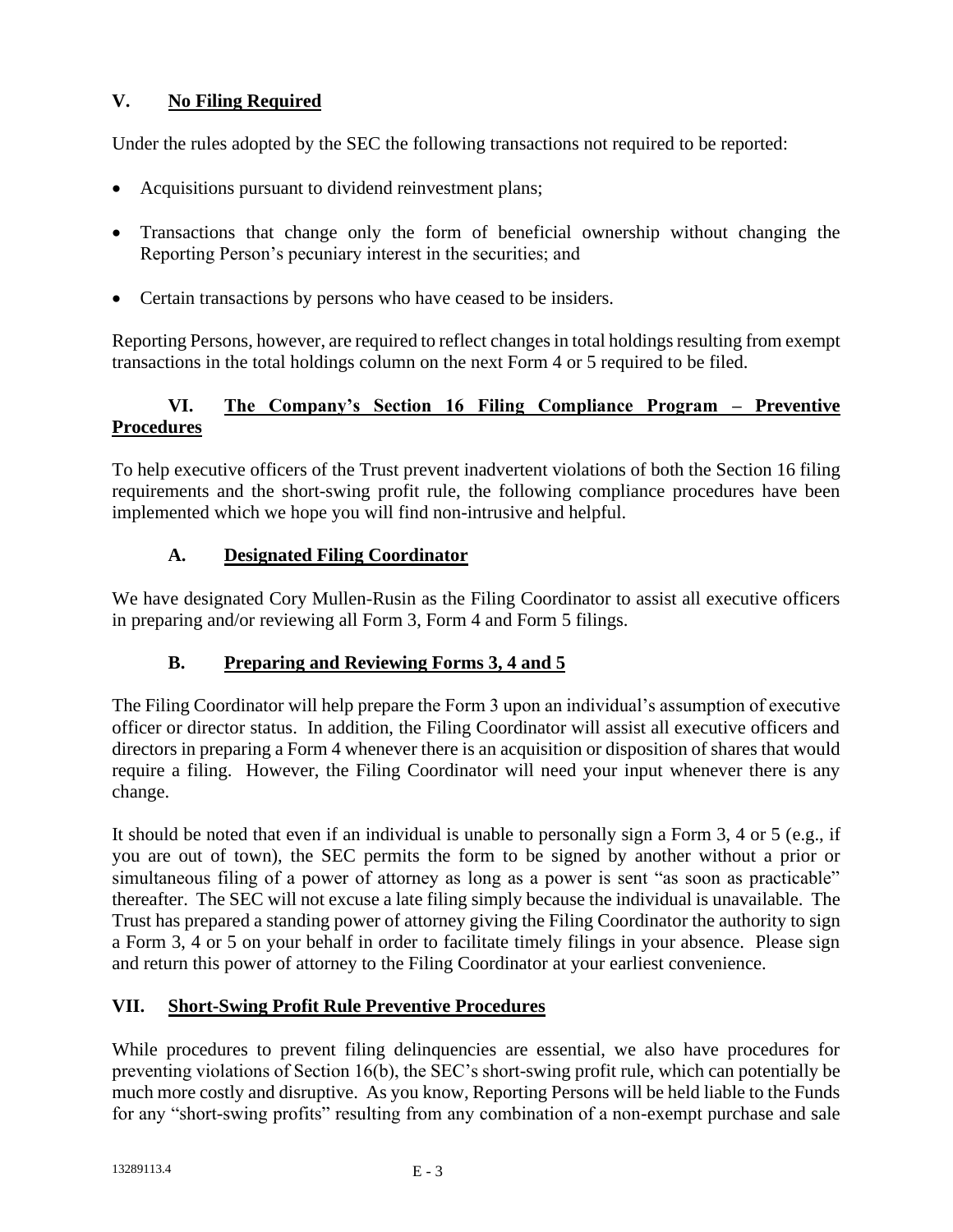or sale and purchase within a period of less than six months. To help minimize inadvertent violations we suggest that you take advantage of the following preventive procedures:

## **A. Check with the CEO or Filing Coordinator First**

Prior to engaging in any transaction involving the shares of any Fund, we encourage you to check with the CEO or the Filing Coordinator to review with you any Section 16(b) matchable transactions within the preceding six months as well as possible transactions within the coming months.

## **B. Pre-Clearance of All Trades**

In part to aid in preventing inadvertent Section 16 violations, the Statement of Policy on Insider and Personal Trading of the Company and the Trust provides that all transactions in shares of any Fund (acquisitions, dispositions, transfers, etc.) by Reporting Persons and certain other persons must be pre-cleared by the CEO. Even if you do not check with the CEO or Filing Coordinator to review specific issues, you must submit a pre-clearance request.

## **C. Utilize a Knowledgeable Broker**

One person who frequently is in a position to help prevent violations involving open market transactions before they happen is your broker. Remember, however, neither a broker nor the Filing Coordinator will have any legal responsibility for your Section 16 filings or any short-swing profit rule violations; hence, the best protection will come from your own awareness of the potential pitfalls.

## **VIII. The Ultimate Responsibility Rests on You**

While the Company and the Trust have decided to provide assistance to help executive officers and directors comply with Section 16, you should recognize that it will remain your obligation to see that your filings are made timely and done correctly, and that you do not engage in unlawful short-swing transactions. The Company and the Trust does not assume any legal responsibility in this regard.